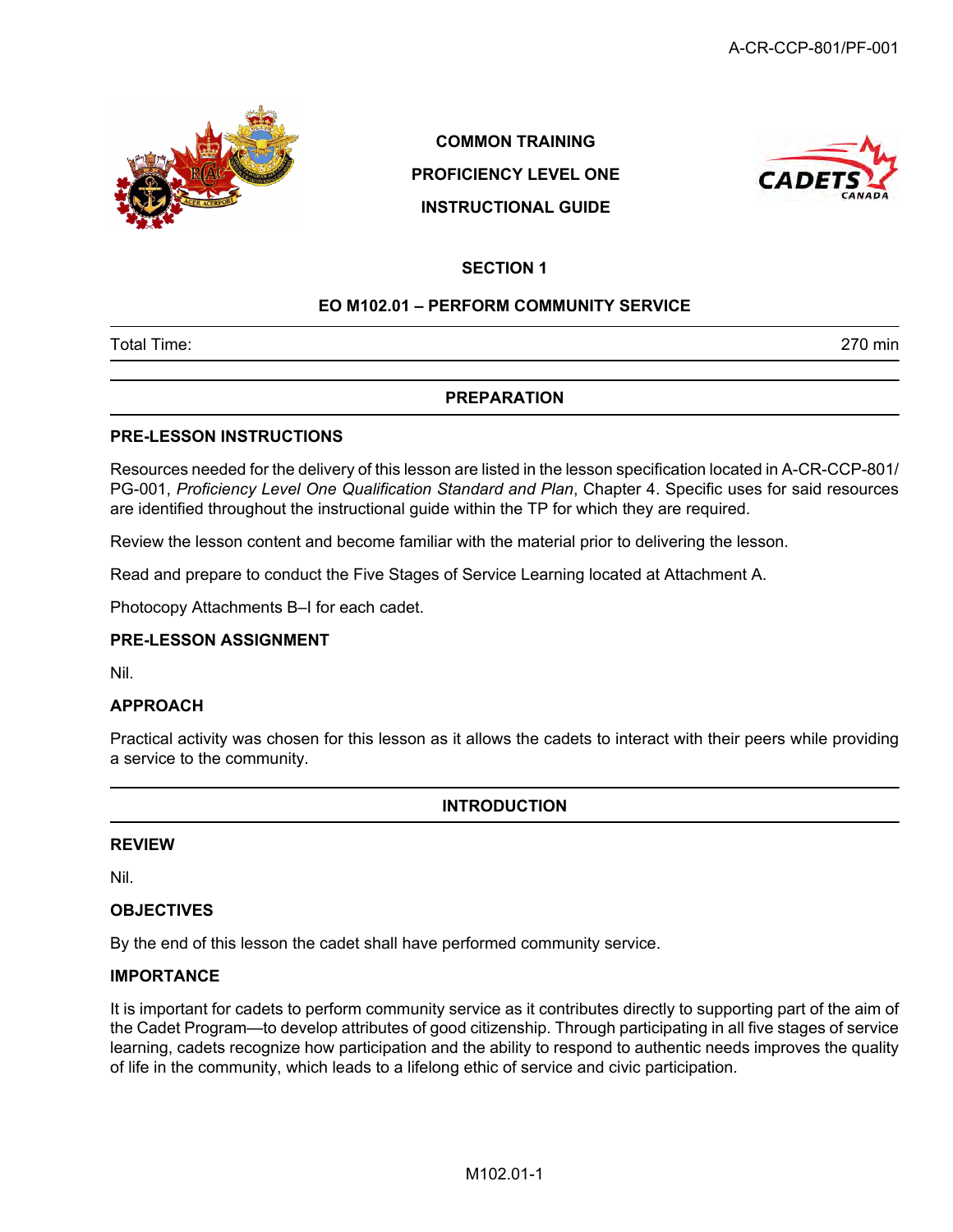Teaching Point 1 **Perform community service.** 

Time: 270 min Method: Practical Activity

# BACKGROUND KNOWLEDGE

# COMMUNITY SERVICE

Cadet Program Mission. The mission of the Cadet Program is to contribute to the development and preparation of youth for the transition to adulthood, enabling them to meet the challenges of modern society, through a dynamic, community-based program.



Cadet Program Vision. A relevant, credible and proactive youth development organization, offering the program of choice for Canada's youth, preparing them to become the leaders of tomorrow through a set of fun, challenging, well-organized and safe activities.

The Cadet Program is a community-based program. Community service is a way to build upon and strengthen relationships within the community. Community service is a dynamic opportunity for cadets to become involved with their community in fun and challenging ways, and helps them become more aware of their role within the community. This is a key aspect of developing youth for the transition into adulthood.

One part of the aim of the Cadet Program is to develop in youth the attributes of good citizenship. This can be further defined as developing an understanding of and appreciation for community membership and involvement within cadet, local, regional, provincial, national and global communities. Through their active involvement, cadets have a positive impact on local communities, contributing to community strength and vibrancy.

# THE FIVE STAGES OF SERVICE LEARNING

Cadets will perform community service by completing the five stages of service learning:

- 1. inventory and investigation,
- 2. preparation and planning,
- 3. action,
- 4. reflection, and
- 5. demonstration.

Through participation in all five stages of service learning, cadets will meet significant age-appropriate challenges with tasks that require thinking, initiative, problem solving, and responsibility in an environment safe enough for them to make mistakes and to succeed.



The details of the five stages of service learning are located at Attachment A.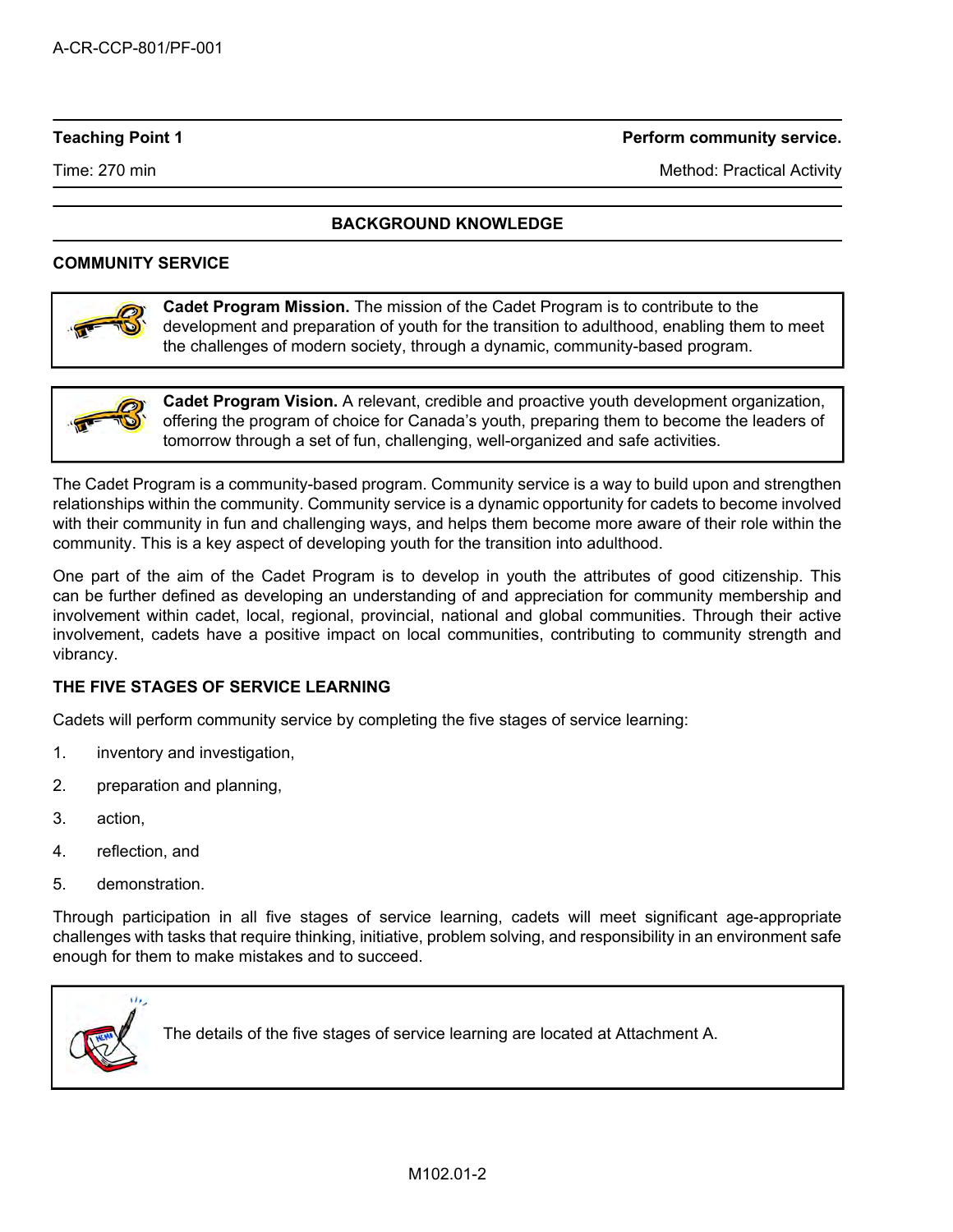

For more information about the philosophy behind and execution of service learning, refer to The Complete Guide to Service Learning: Proven, Practical Ways to Engage Students in Civic Responsibility, Academic Curriculum, & Social Action by Cathryn Berger Kaye, M.A.

# DEVELOPING YOUTH INITIATIVE

Community service is a vehicle for developing youth initiative. Youth initiative means youth involvement. When cadets play a key role in choosing and defining their community service, their commitment and satisfaction are intensified. They become more confident in their actions and better able to recognize their impact on the community. If cadets are truly to grow as individuals and leaders through the Cadet Program, they must take this step.



Launching a community service experience that has evolved through cadet brainstorming and planning may seem risky. Certainly, it can involve a greater sense of the unknown. Your role is still the same—to remain a steadfast guide and mentor. Your role includes providing an overall framework, setting boundaries, and giving encouragement.

# **ACTIVITY**

# **OBJECTIVE**

The objective of this activity is to have the cadets perform community service.

# RESOURCES

- The Five Stages of Service Learning located at Attachment A,
- Personal Inventory located at Attachment B,
- Gathering Information About a Community Need located at Attachment C,
- Preparation and Planning located at Attachment D,
- Community Service Proposal located at Attachment E,
- Progress Monitoring located at Attachment F,
- Four Square Reflection Tool located at Attachment G,
- Once You Know It, Show It! located at Attachment H, and
- Community Service Checklist located at Attachment I.

# ACTIVITY LAYOUT

Nil.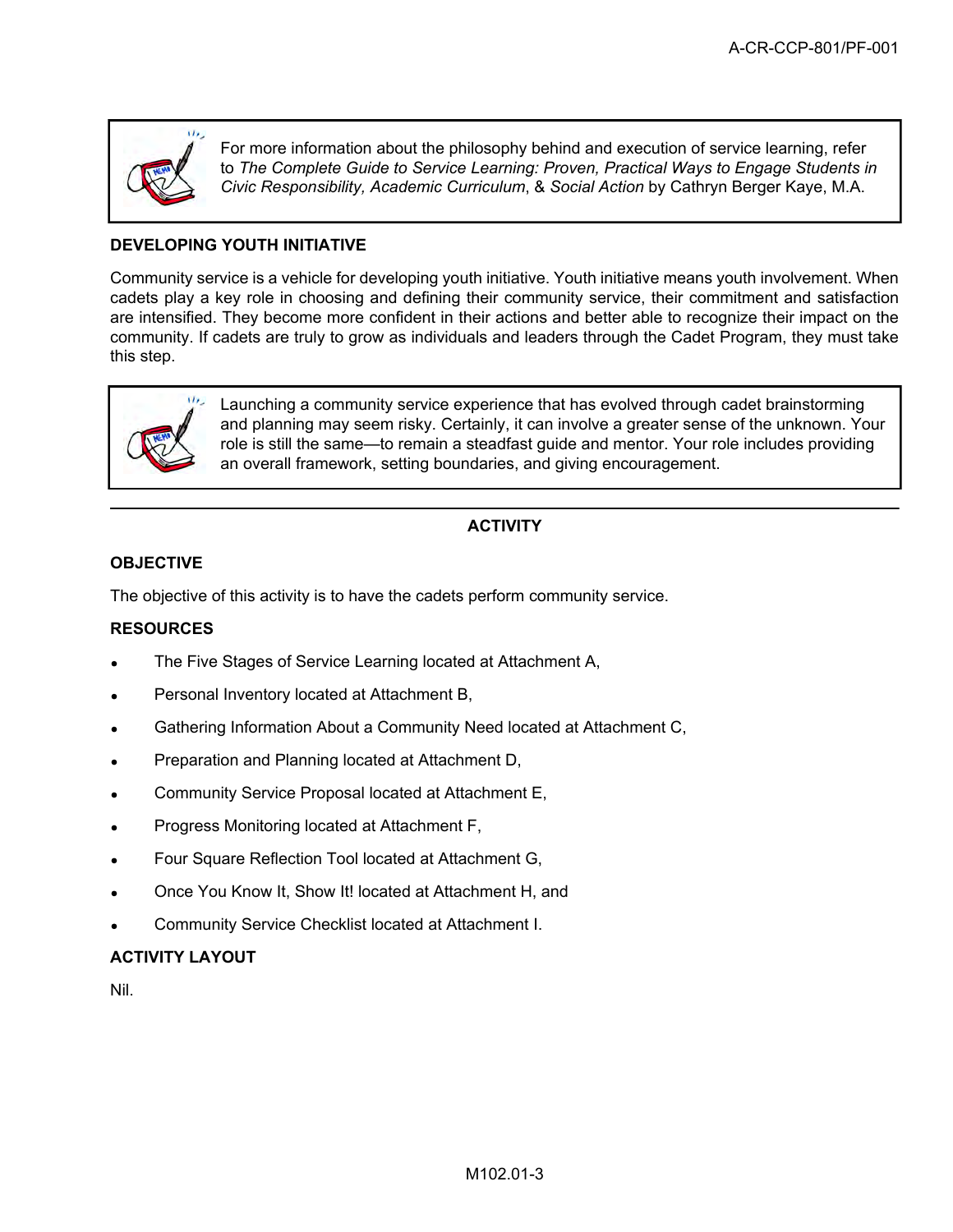# ACTIVITY INSTRUCTIONS



See Examples of Community Service located at Attachment J to get an idea of what community service using the five stages of service learning might look like.

- 1. Divide the cadets into pairs and have them complete the Personal Inventory located at Attachment B by interviewing each other.
- 2. Identify a community need to address by:
	- a. identifying an existing program or activity that is addressing a community need;
	- b. starting with a cadet-identified need; or
	- c. starting with a community-identified need.
- 3. Have the cadets investigate the underlying problem using Gathering Information About a Community Need located at Attachment C as a guide.
- 4. Using Preparation and Planning located at Attachment D and Community Service Proposal located at Attachment E as guides, have the cadets assist in the preparation and planning of community service, to include:
	- a. collaborating with community partners;
	- b. defining the goal of the community service;
	- c. describing anticipated results;
	- d. identifying how to measure the effects;
	- e. identifying how progress will be monitored;
	- f. defining roles and responsibilities of all involved;
	- g. creating a timeline for all tasks; and
	- h. identifying required resources.
- 5. Have the cadets perform community service that provides a direct benefit to the community and monitor their progress using Progress Monitoring located at Attachment F as a guide.
- 6. Using the Four Square Reflection Tool located at Attachment G as a guide, have the cadets reflect on the community service, to include:
	- a. describing what happened;
	- b. examining the difference made;
	- c. discussing thoughts and feelings;
	- d. considering activity improvements;
	- e. generating ideas; and
	- f. identifying questions.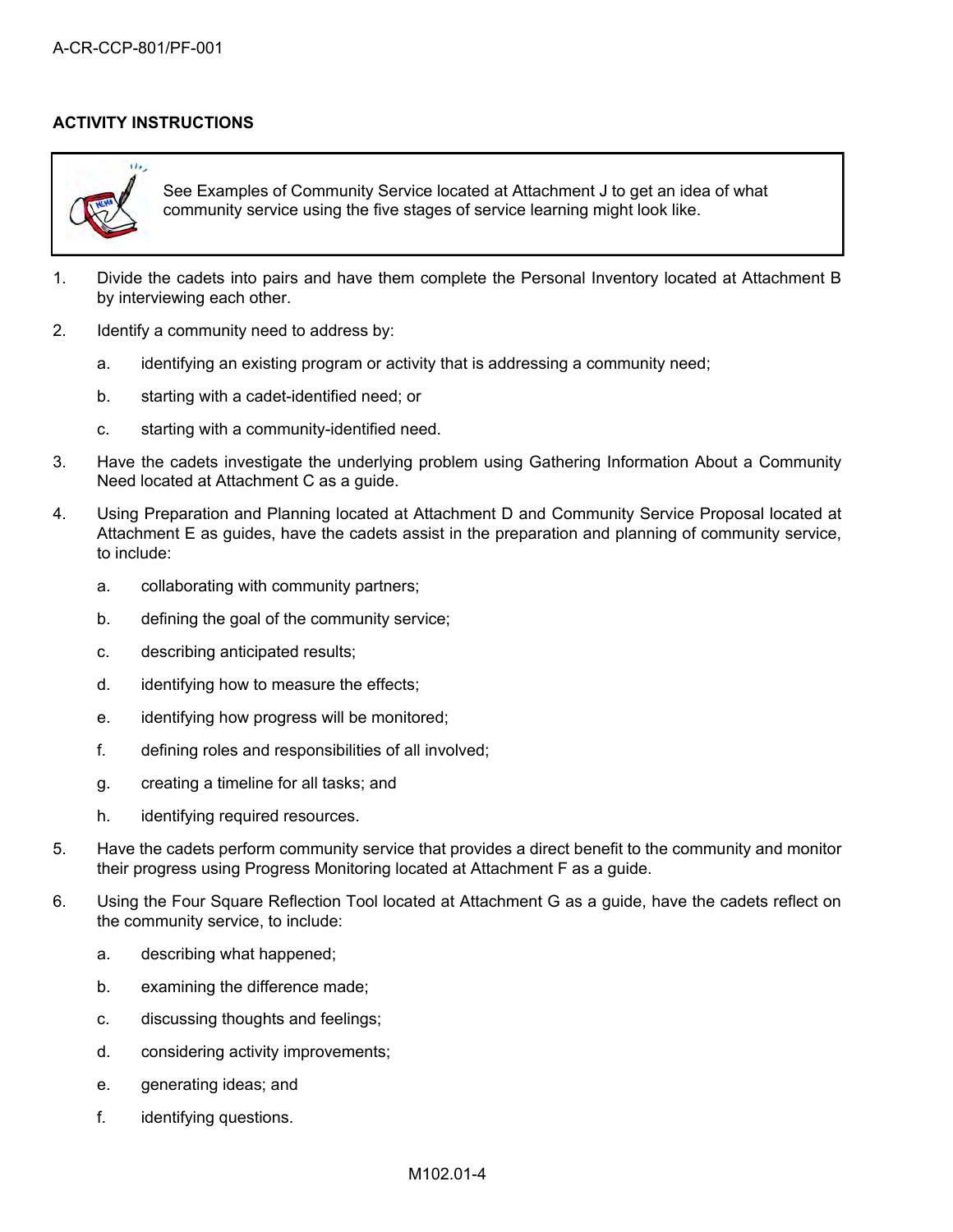- 7. Have the cadets prepare and plan a public demonstration of their community service and the effect it has had on them and the community using Once You Know It, Show It! located at Attachment H as a guide.
- 8. Have the cadets conduct their demonstration by:
	- a. giving a public presentation;
	- b. writing an article;
	- c. publishing on a website or in another publication;
	- d. creating a work of art; or
	- e. completing another appropriate demonstration.

#### **SAFETY**

Nil.

### CONFIRMATION OF TEACHING POINT 1

The cadets' participation in the activity will serve as the confirmation of this TP.

### END OF LESSON CONFIRMATION

The cadets' participation in community service will serve as the confirmation of this lesson.

# **CONCLUSION**

#### HOMEWORK / READING / PRACTICE

Nil.

#### METHOD OF EVALUATION

Nil.

#### CLOSING STATEMENT

Community service not only has a positive impact on others in your community—it has a positive impact on you by developing critical thinking and problem-solving skills; growing your understanding of diverse cultures and communities; providing an opportunity to learn more about social issues and their root causes; and developing your communication, collaboration, and leadership skills. Seek out opportunities to be a good citizen by positively contributing to your community.

#### INSTRUCTOR NOTES / REMARKS

The aim of this lesson is for cadets to participate in meaningful community service that:

- 1. has value, purpose, and meaning;
- 2. uses previously learned and newly acquired skills and knowledge;
- 3. offers unique learning experiences;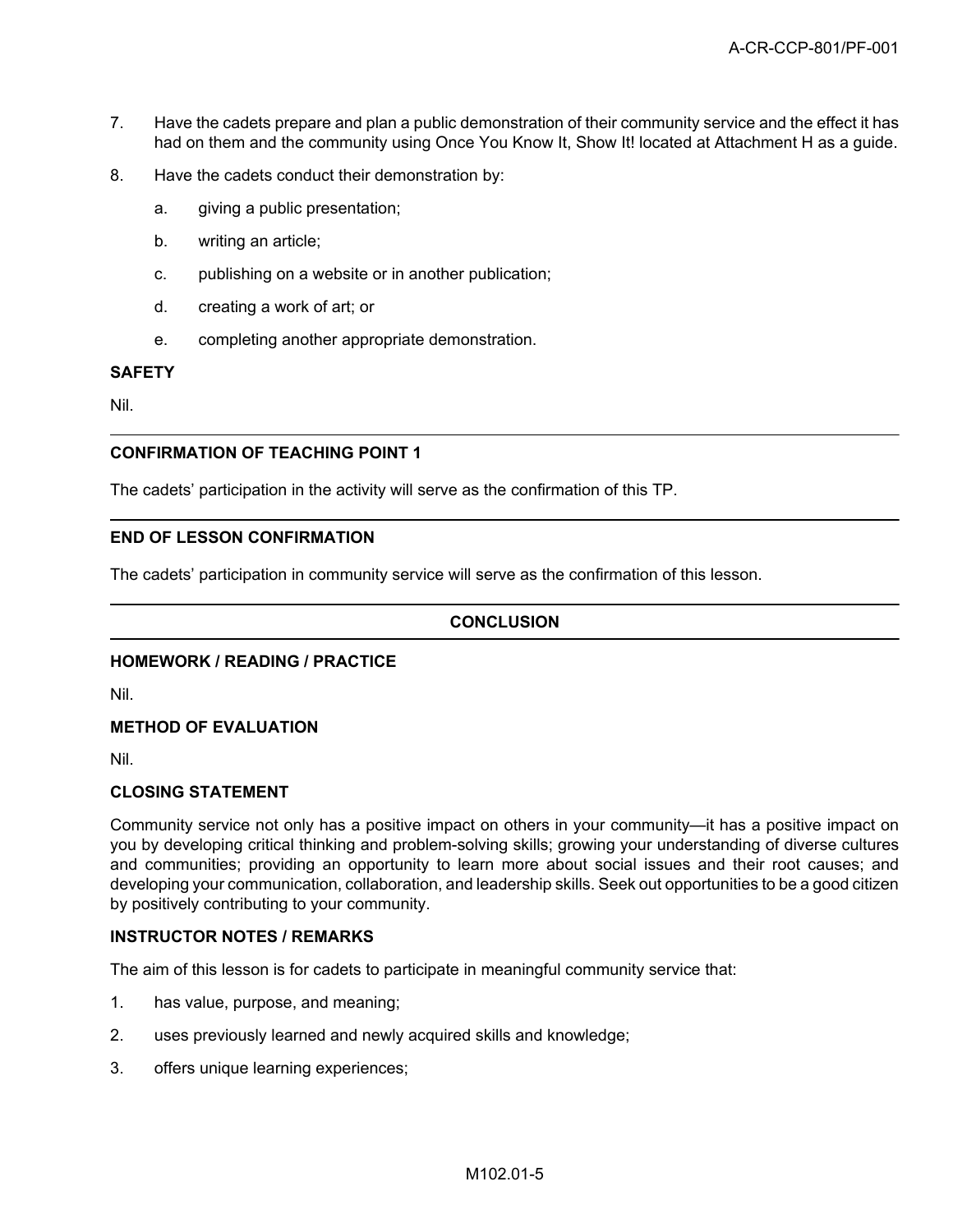- 4. has real consequences; and
- 5. offers a safe environment to learn, to make mistakes, and to succeed.

Youth voice is key to developing cadets as leaders. Cadets need ample opportunities to express their ideas and opinions, and to make constructive choices and see the results. Community service enables cadets to take initiative, make decisions, interact with community representatives, learn about the role of government in social issues, develop critical-thinking skills, put their ideas into action, and assess and evaluate what happened.

Community service shall be conducted using the five stages of service learning, to include:

- 1. inventory and investigation,
- 2. preparation and planning,
- 3. action,
- 4. reflection, and
- 5. demonstration.

More than one community service activity may be chosen to complete the required training time.

If additional time is required to complete all five stages of service learning, periods from C102.01 (Perform Community Service) may be used.

The community service activity shall not have any partisan political association or support any single religious denomination or belief system.

The community service activity shall not directly benefit the squadron or the sponsor.

# **REFERENCES**

C0-522 Kaye, Cathryn B. (2010). The complete guide to service learning: Proven, practical ways to engage students in civic responsibility, academic curriculum, & social action. Minneapolis, MN: Free Spirit Publishing Inc.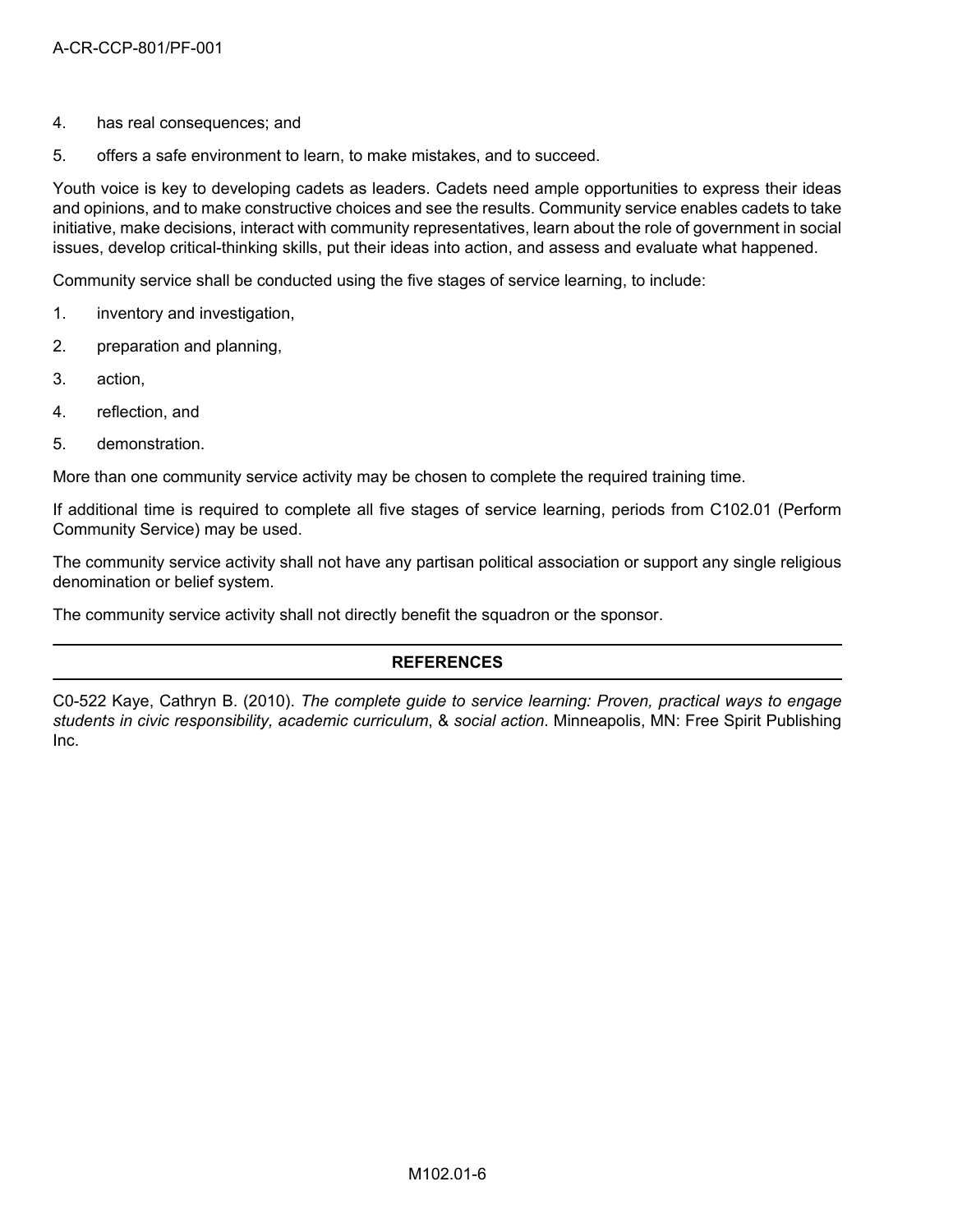# The Five Stages of Service Learning

# STAGE 1: INVENTORY AND INVESTIGATION



"Nothing has such power to broaden the mind as the ability to investigate systematically and truly all that comes under thy observation in life."

-Marcus Aureluis, Roman Emperor

Using interviewing and other means of social analysis, cadets:

- catalogue the interests, skills, and talents of / their peers and partners;
- identify a need;
- analyze the underlying problem; and
- begin to accumulate partners.

### Complete Personal Inventory

Using the Personal Inventory form located at Attachment B, each cadet creates a list of their interests, skills, and talents. The cadets consolidate these lists into one large list or spreadsheet that keeps track of each cadet's interests, skills, and talents.

The Personal Inventory may identify cadets who:

- have a strong knowledge of computers;
- have experience dealing with people who have mental or physical disabilities;
- like to write;
- have an interest in the political process;
- show an interest in the environment or animal welfare;
- are strong speakers;
- have relatives that are currently serving or have served in the military; or
- work with or know others who work with community service groups.

The intent of the personal inventory is to establish the resources available within the group participating in the community service activity.

#### Identify a Community Need to Address

A community need may be identified in one of the following three ways:

1. Identify an existing program or activity that is addressing a community need, and transform it into authentic service learning. For example, every year cadets participate in the annual community food drive. Two weeks before the food drive they do a tour of the Food Bank and learn more about this need, such as how many families are fed by donations every day and which foods are needed the most. One week before the food drive, the cadets help with the advertising of it by creating posters that highlight some of the key facts they learned during the tour. They demonstrate their efforts through a display at the Annual Ceremonial Review.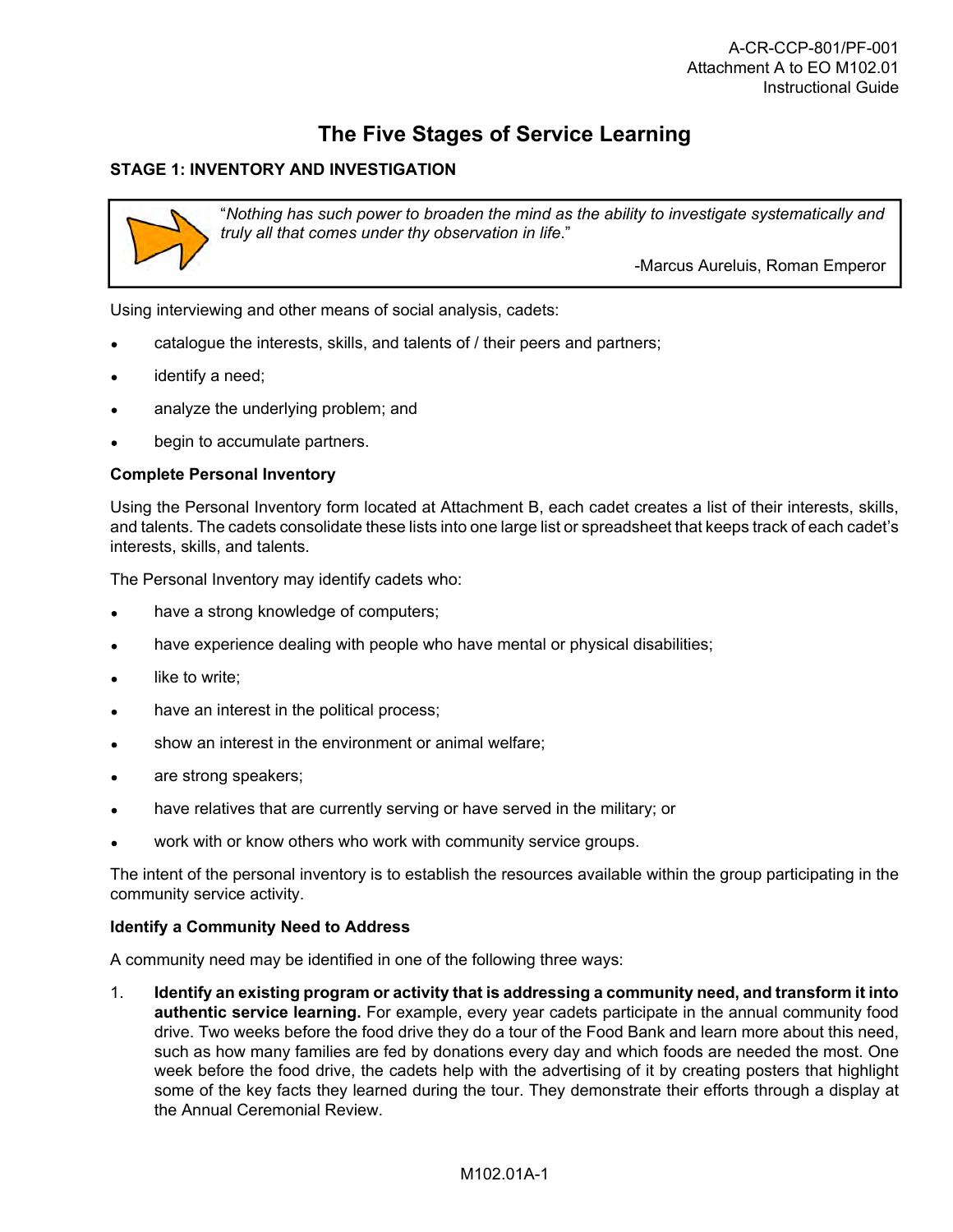A-CR-CCP-801/PF-001 Attachment A to EO M102.01 Instructional Guide

- 2. Start with a cadet-identified need. For example, after completing their personal inventory, cadets discuss some of the needs they see in their community and are interested in restoring a public park that has become derelict. With guidance from their supervising officer, the cadets make contact with the municipal government to get the required permissions, team up with a local landscaping business, learn what they need to know about park design, raise funds for supplies, and help organize and conduct the restoration. The cadets demonstrate what they have accomplished at a grand re-opening of the park.
- 3. Start with a community-identified need. For example, the local chapter of Ducks Unlimited Canada requests the cadets' assistance in cleaning up a watershed. The cadets investigate watershed conservation and attend a presentation by Ducks Unlimited Canada about the organization and how it helps. Several months after helping with the watershed clean-up, the cadets do a follow-up visit to observe the effects of their work. In cooperation with Ducks Unlimited Canada, the cadets submit photos and a written article about the project to the local newspaper.



Youth VOICE and youth CHOICE are essential for cadet buy-in and ownership over their program.

# Investigate the Underlying Problem

Using the Gathering Information About a Community Need form located at Attachment C and one or more of the four research methods listed below, cadets further investigate the community need to get to the root of the issue.

- 1. Media. Includes books, Internet, radio, film, magazines, newspapers; informs the public about issues of common interest and educates about what is needed.
- 2. Interviews. Usually with a person who has expertise in the subject matter through experience or study. Asking questions of a person with information, skills, or resources informs us about what is needed; this can also be done with small groups of people in what is commonly called a "focus group."
- 3. Experience and Observation. Experience is usually what we bring from our past and observation is our deliberate noticing. For example, cadets may investigate homelessness by visiting a local shelter and soup kitchen. Cadets usually gravitate toward this form of research quite naturally since it's active and draws on many of the multiple intelligences.
- 4. Survey. Gathering responses from groups of people who may have varying degrees of knowledge about the subject. Cadets create a form with a series of questions to find out collective knowledge or opinion. This information is then compiled and turned into statistics or narratives of what is going on.



If a community partner identifies the need, cadets still investigate to authenticate and document this need.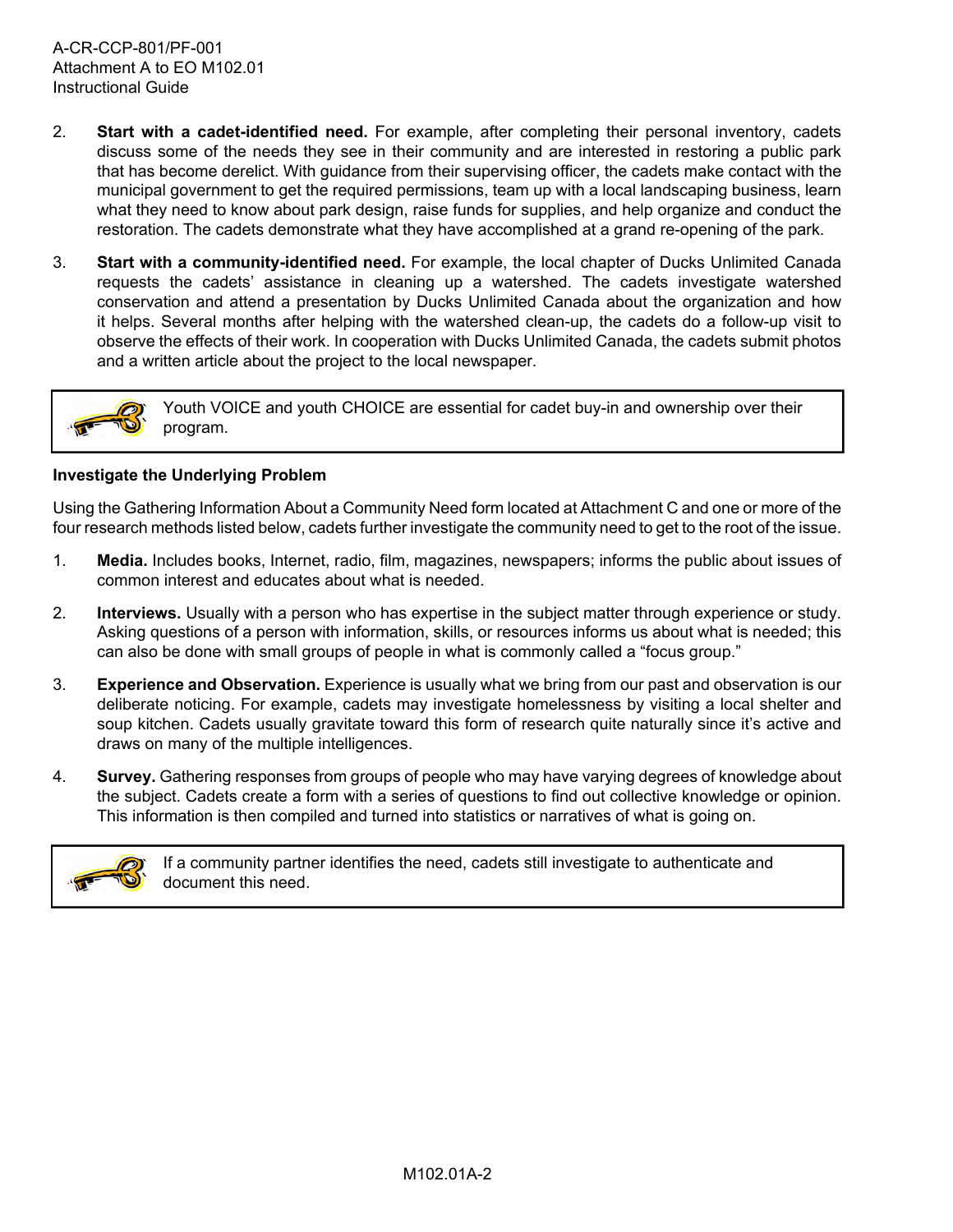# A-CR-CCP-801/PF-001 Attachment A to EO M102.01 Instructional Guide

# STAGE 2: PREPARATION AND PLANNING



"I cannot predict the wind but I can have my sail ready."

-E. F. Schumacher, Author

With quidance and support from their supervisor, cadets:

- draw upon previously acquired skills and knowledge;
- acquire new information through varied, engaging means and methods;
- collaborate with community partners;
- develop a plan;
- become ready to provide meaningful community service;
- articulate roles and responsibilities of all involved; and
- define realistic parameters for implementation.

Using the Taking Action form located at Attachment D, cadets clarify what they know about the community need they have chosen to address, determine how to find out more, and create a plan of action.



Throughout the Preparation and Planning stage, cadets will require supervisor and peer guidance and support to accomplish the required tasks. For example, if the cadets identify a requirement to contact the local government, they may require their supervisor to make contact on their behalf. Alternatively, the supervisor could have the cadets create a script that one of the cadets will use as a guide for making contact.

Using the Service Learning Proposal form located at Attachment E, cadets communicate the action they propose to take, the purpose of the action, the roles of various partners, the anticipated results, the budget for supplies or transportation, the ways in which the effects of their effort will be measured and their progress monitored, and a timeline for the process.

While the plans described in the proposal often change during implementation, the document provides an overview and direction as cadets move forward. The complete document can also be submitted to the CO for approval, to partners to confirm their participation, and to funding sources if monies or supplies are needed. Cadets can make changes as required and at the end can use the document during their reflection and demonstration.

Cadets may work in teams to perform their designated tasks. Cadets should refer to the Personal Inventory when deciding who will complete each task.



Communicating with stakeholders (those who will be affected by the community service activity) and building partnerships with other community organizations (governments, businesses, community groups, etc.) are key to the success of the community service activity. For example, if cadets are interested in beautifying a local park, they will need to make contacts with the municipality and park users.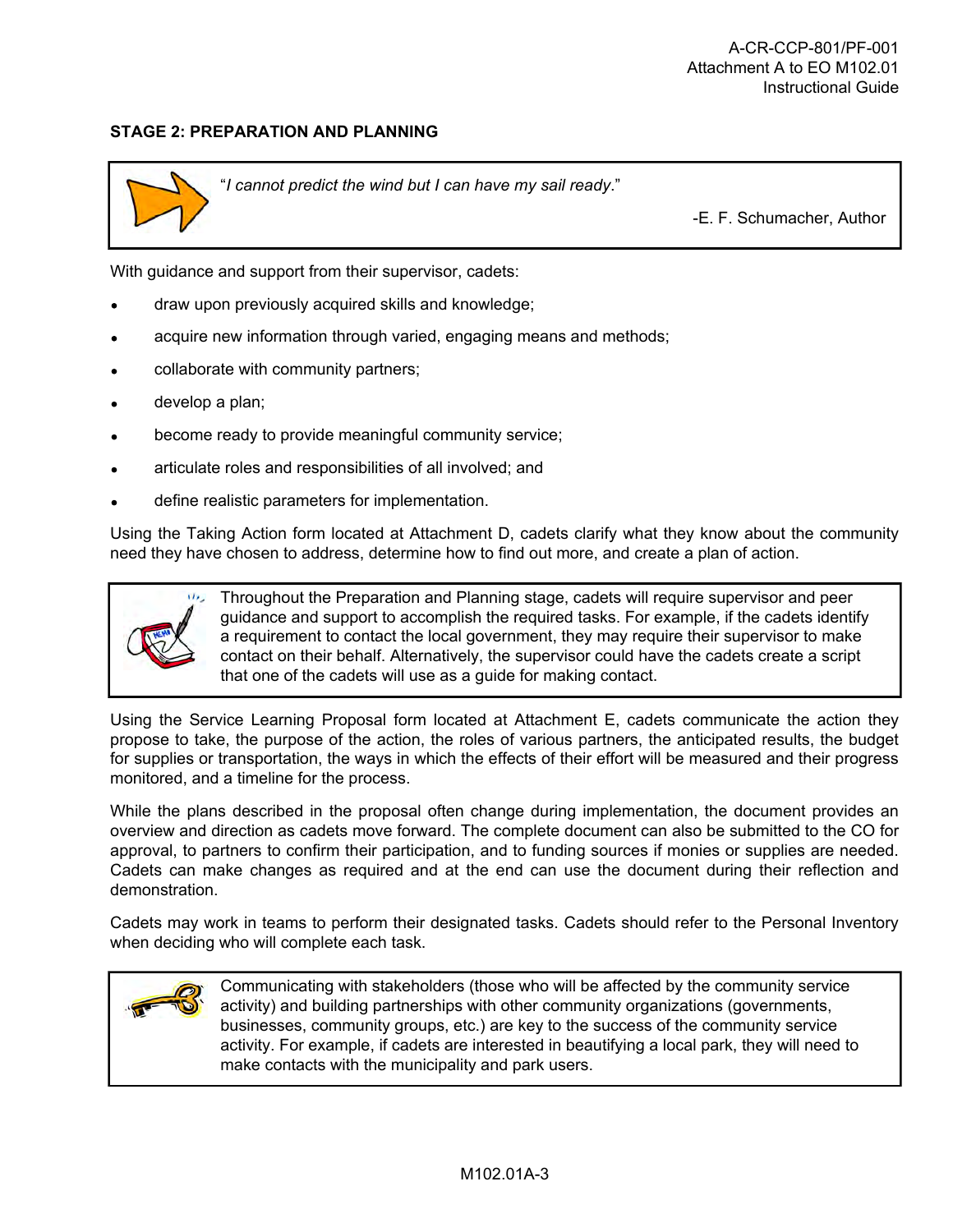# STAGE 3: ACTION

"If you need a helping hand, you will find one at the end of your arm."

-Yiddish proverb

While participating in community service, cadets take action that:

- has value, purpose, and meaning;
- uses previously learned and newly acquired skills and knowledge;
- offers unique learning experiences;  $\bullet$
- has real consequences; and
- offers a safe environment to learn, to make mistakes, and to succeed.

Using the Progress Monitoring form located at Attachment F, cadets capture observations, statements, and statistics and ultimately draw conclusions about what has stayed the same, what has changed in the short term, and what might be construed as long-term systemic change. For community service activities that are completed in one session, cadets can use this form at the end to guide them in their reflection.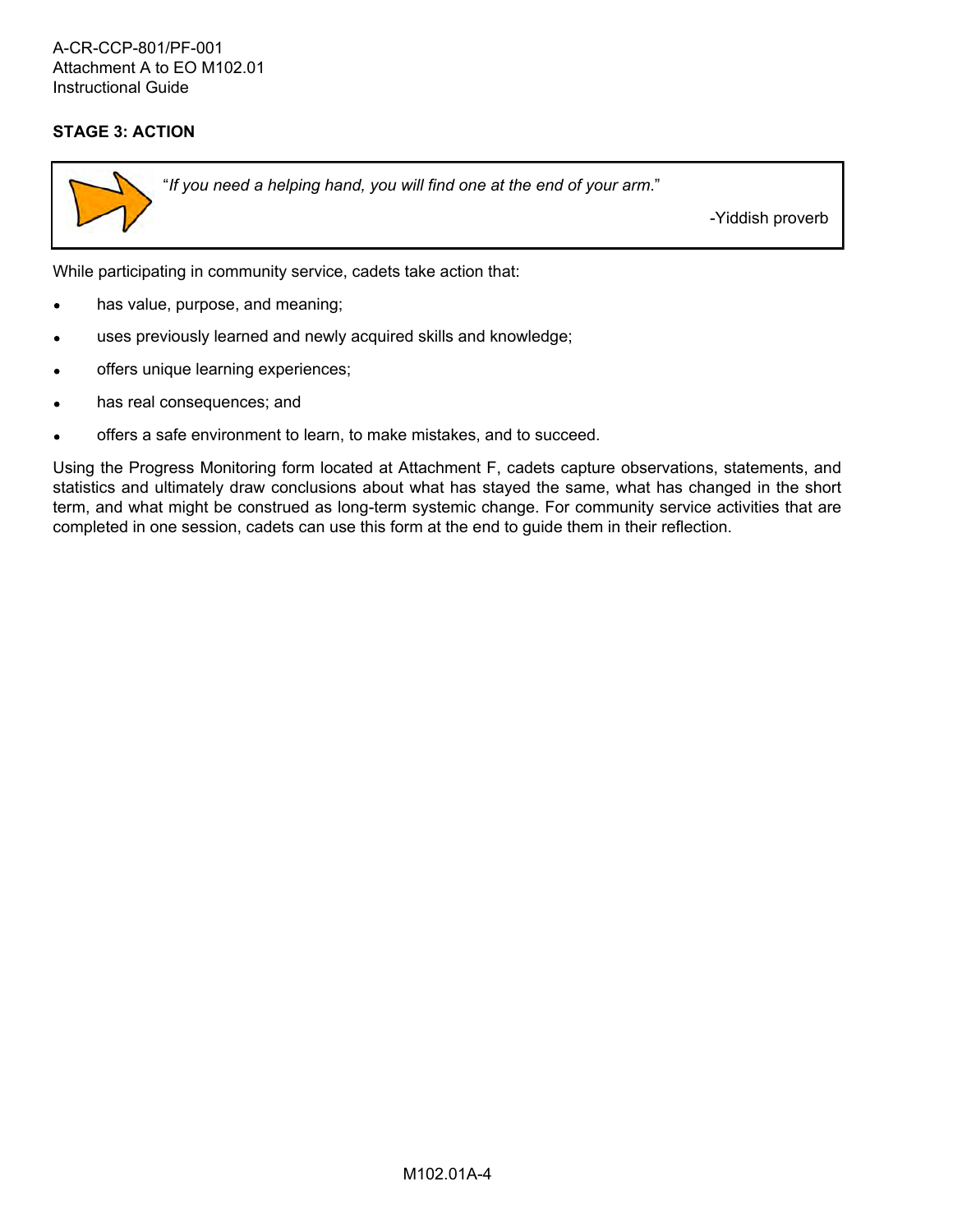# STAGE 4: REFLECTION



"To look backward for a while is to refresh the eye, to restore it, and to render it more fit for its prime function of looking forward."

-Margaret Fairless Barber, author

Through reflection activities such as discussion, journaling, and worksheets, cadets:

- describe what happened;
- examine the difference made;
- discuss thoughts and feelings;  $\bullet$
- consider project improvements;  $\bullet$
- generate ideas and identify questions; and  $\bullet$
- receive feedback.

Reflection is integral to service learning. During the reflection stage, cadets link learning and experience with personal growth and awareness. When cadets reflect on their experiences during community service activities, they consider how the knowledge, experience and skills gained relate to their own lives and communities and begin to understand the purpose of their engagement.

Since people naturally reflect in different ways, more cadets will be engaged by allowing a variety of reflection methods. Examples of reflection activities include art, music, role play, journals, sculpture, drama, worksheets, photographs, and discussion.

The Four Square Reflection Tool is located at Attachment G as a potential reflection activity.

BEWARE! Reflection through group discussion can have its drawbacks as cadets can be influenced by the comments of others, causing the conversation to go in circles. Have cadets write down responses to reflection questions in brief notes before the group discussion so they can refer to their written thoughts in conversation. This simple act preserves the integrity of each cadet's experience before it can be influenced by others' impressions and assures that everyone has something to contribute.

Regardless of the reflection activity chosen, some questions that can be posed to the cadets to assist them with reflection include:

- What was special about this activity today?
- What did the experience remind you of?
- What did you learn that you didn't know before?
- How did you feel being at the service site? How did your feelings change from when you first arrived to when you left?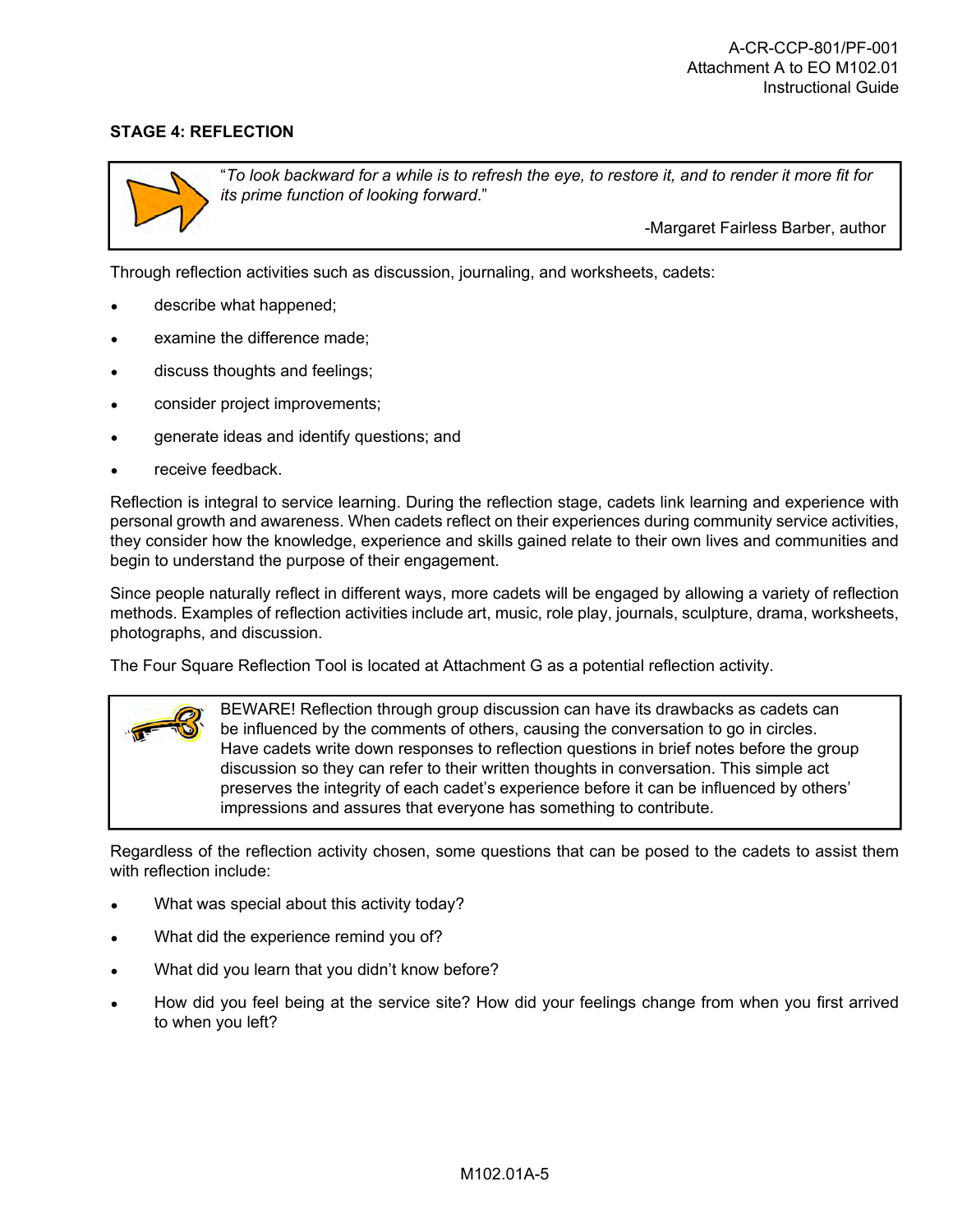A-CR-CCP-801/PF-001 Attachment A to EO M102.01 Instructional Guide

- How did you make a difference today?  $\bullet$
- Five years from now, what do you think you will remember about this experience?  $\bullet$
- What can we all do to make our time and efforts have a bigger impact?  $\bullet$

Reflection can occur at any point during community service. As cadets reflect during the community service activity, they may find better ways to complete tasks or find a new focus for their community service.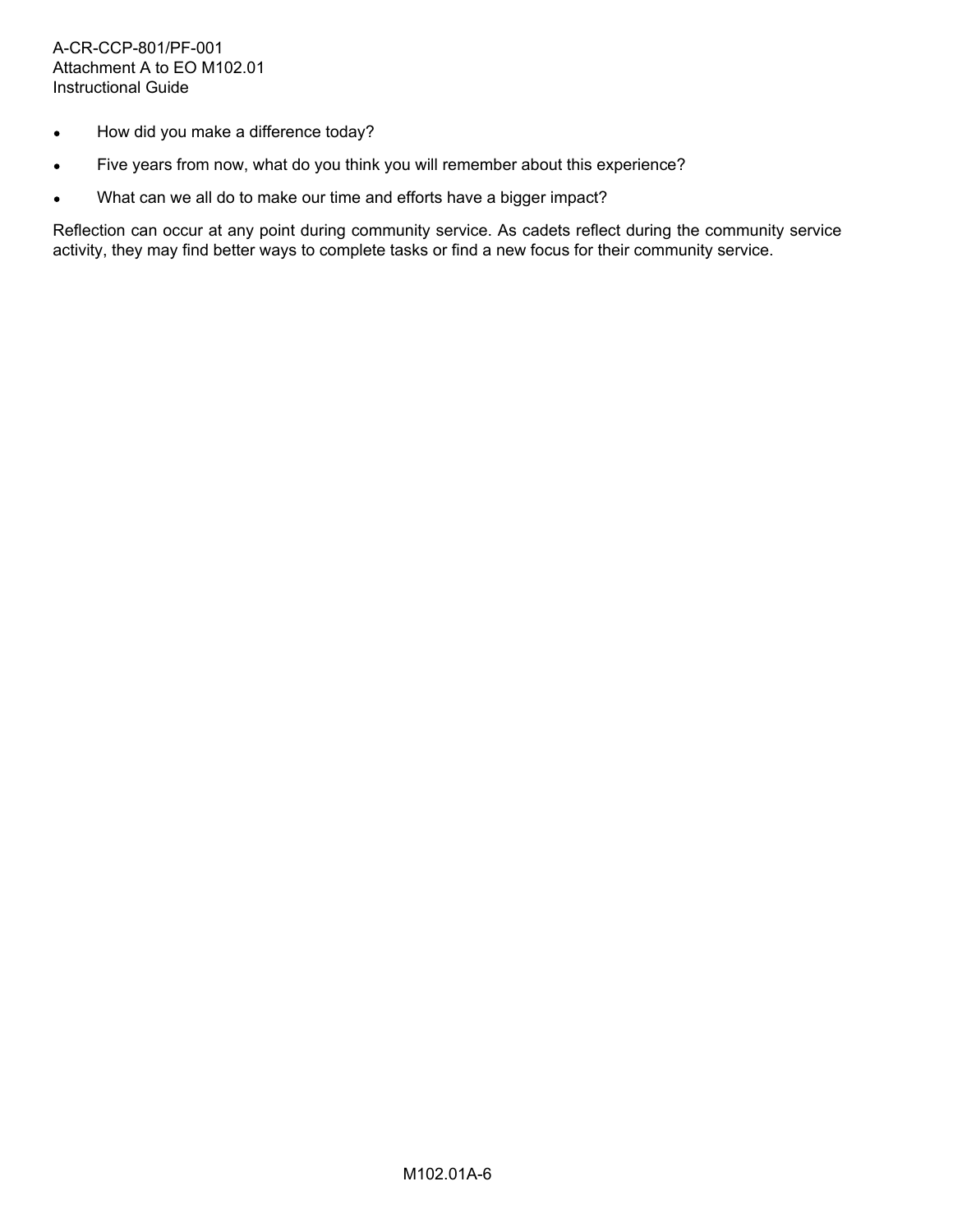# STAGE 5: DEMONSTRATION



"The job of an educator is to teach students to see the vitality in themselves."

-Joseph Campbell, author

Demonstration is the stage of the Community Service Model where cadets showcase what they have done and the effect it has had on them and the community. Cadets may:

- report to peers, staff, parents, and / or community members;
- write articles or letters to local newspapers regarding issues of public concern;
- create a publication or website that helps others learn from the cadets' experiences;
- make presentations and performances; and
- create displays of public art with murals or photography.

Presenting what they have learned allows cadets to teach others while also identifying and acknowledging to themselves what they have learned and how they learned it. When cadets tell others about what they have done and the impact of their actions, it re-enforces the intrinsic value of community service.

Demonstration needs to be cadet-led with supervisor guidance and support to be effective. If cadets do not feel they are in control of the product they are creating, they will not apply their full efforts to complete it. In addition, demonstrations can be group projects or individual efforts. Cadets are full of ideas. With the right encouragement, they can create amazing demonstrations of their work. The Once You Know It, Show It! form is located at Attachment H to assist cadets with planning their demonstrations.

One of the challenges of the demonstration can be finding a time to present it. Some opportunities may include:

- Commanding Officer's parade,
- Annual Ceremonial Review,
- Town council meeting,
- cadet recruiting events,  $\bullet$
- community news opportunities, or  $\bullet$
- community service awards ceremony.  $\bullet$

When cadets are required to demonstrate their involvement in the service, they communicate to others the affect of the community service on themselves, and on the community as a whole. Demonstrations help to encourage continued participation in community service and may inspire others to become involved.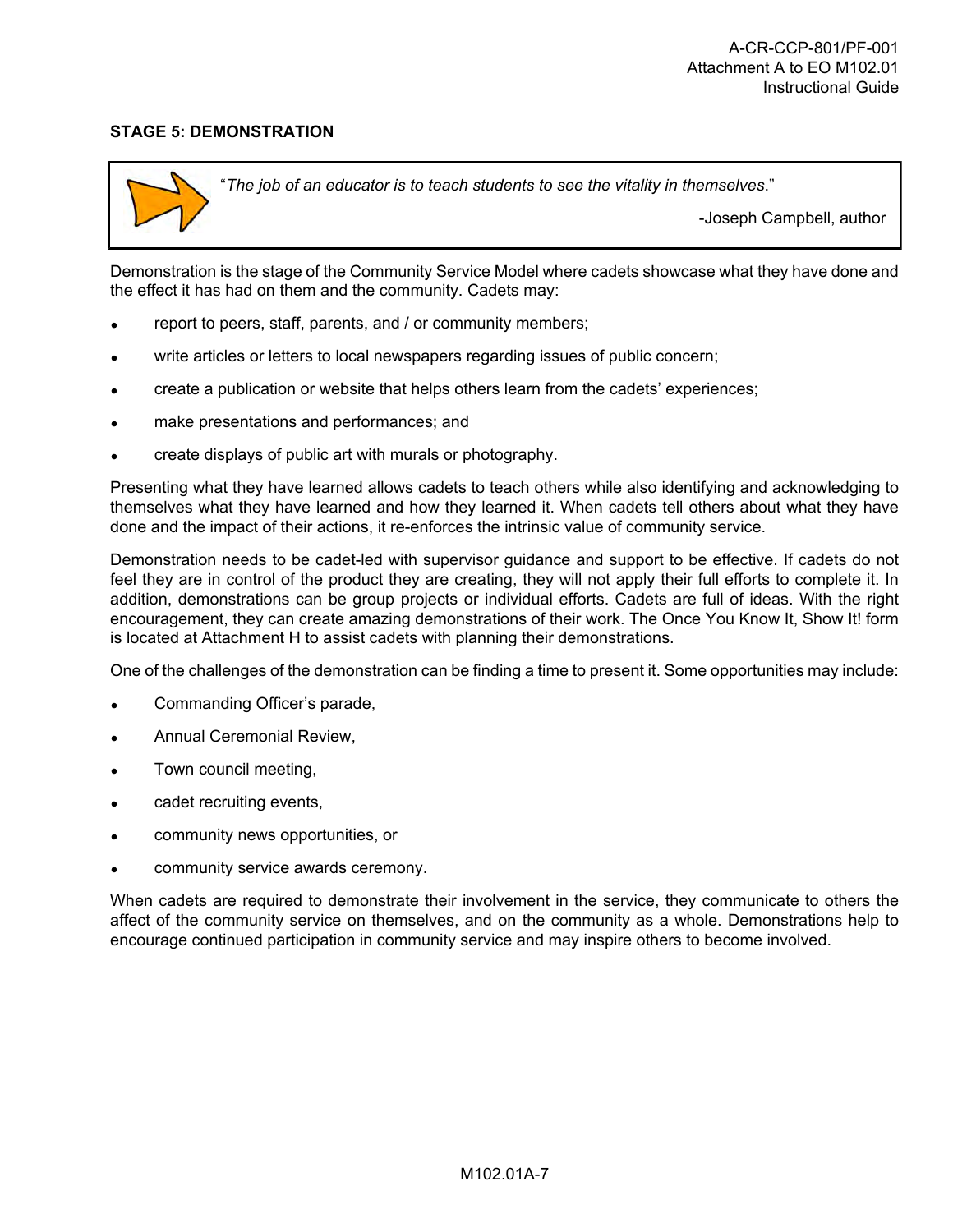A-CR-CCP-801/PF-001 Attachment A to EO M102.01 Instructional Guide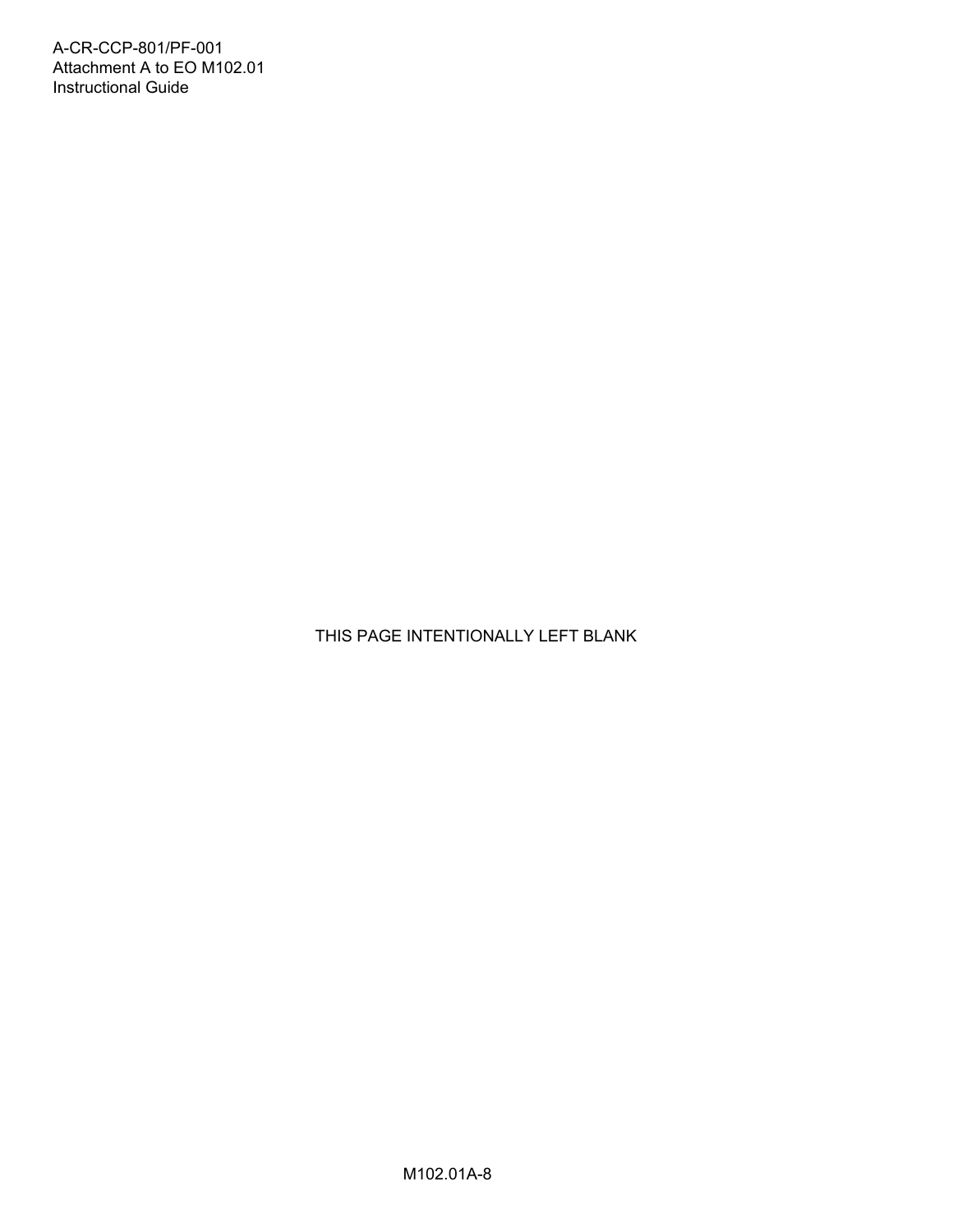# Personal Inventory

Interests, skills, and talents—we all have them. What are they?

Interests are what you think about and what you would like to know more about—for example, outer space, popular music, or a historical event like a world war. Are you interested in animals, movies, mysteries, or visiting faraway places? Do you collect anything?

Skills and talents have to do with things you like to do or that you do easily or well. Do you have an activity you especially like? Do you have a favourite subject in school? Do you sing, play the saxophone, or study ballet? Do you know more than one language? Can you cook? Do you have a garden? Do you prefer to paint pictures or play soccer? Do you have any special computer abilities?

Interests: I like to learn and think about . . .

Skills and talents: I can . . .

Being helpful: Describe a time when you helped someone.

Receiving help: Describe a time when someone helped you.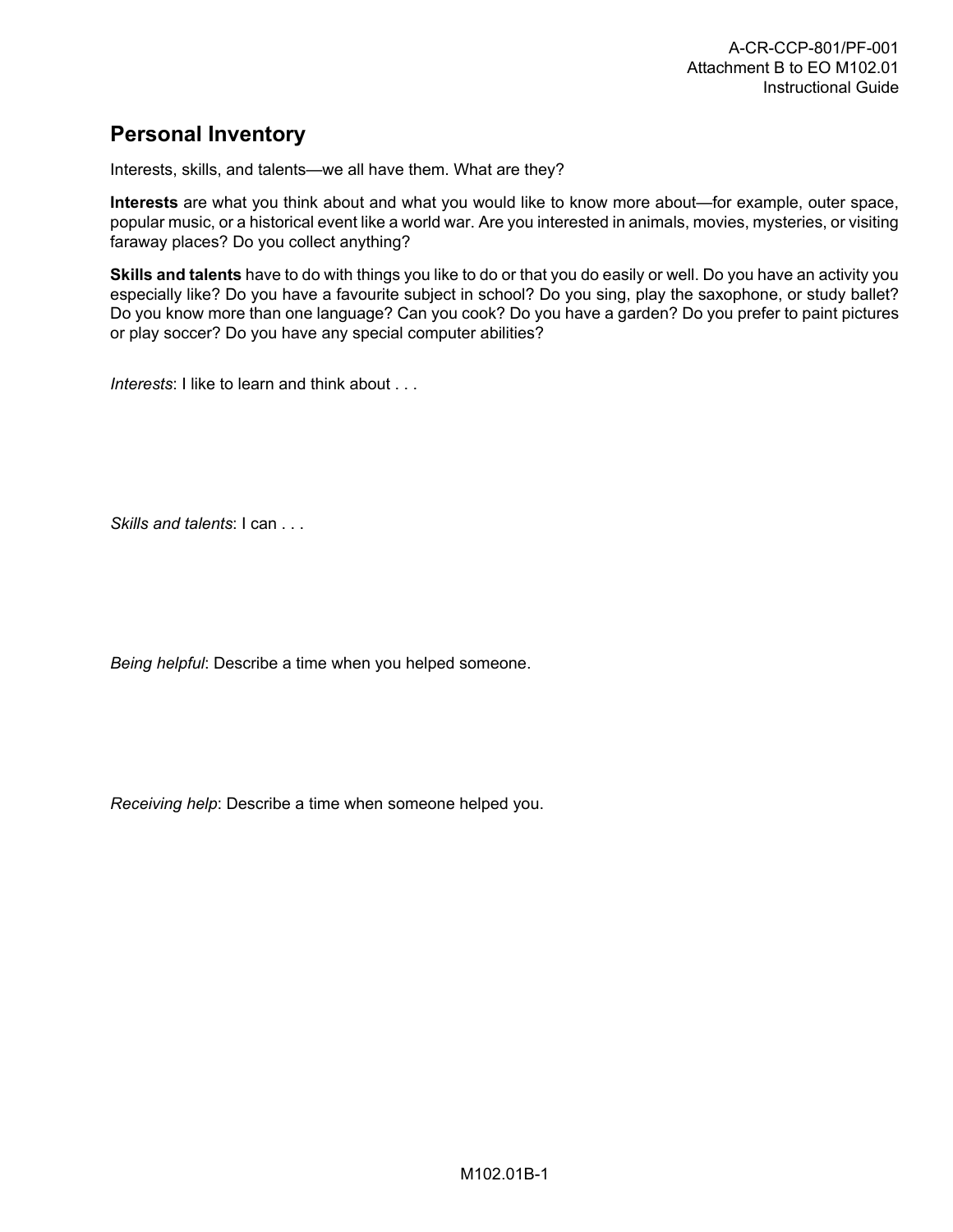A-CR-CCP-801/PF-001 Attachment B to EO M102.01 Instructional Guide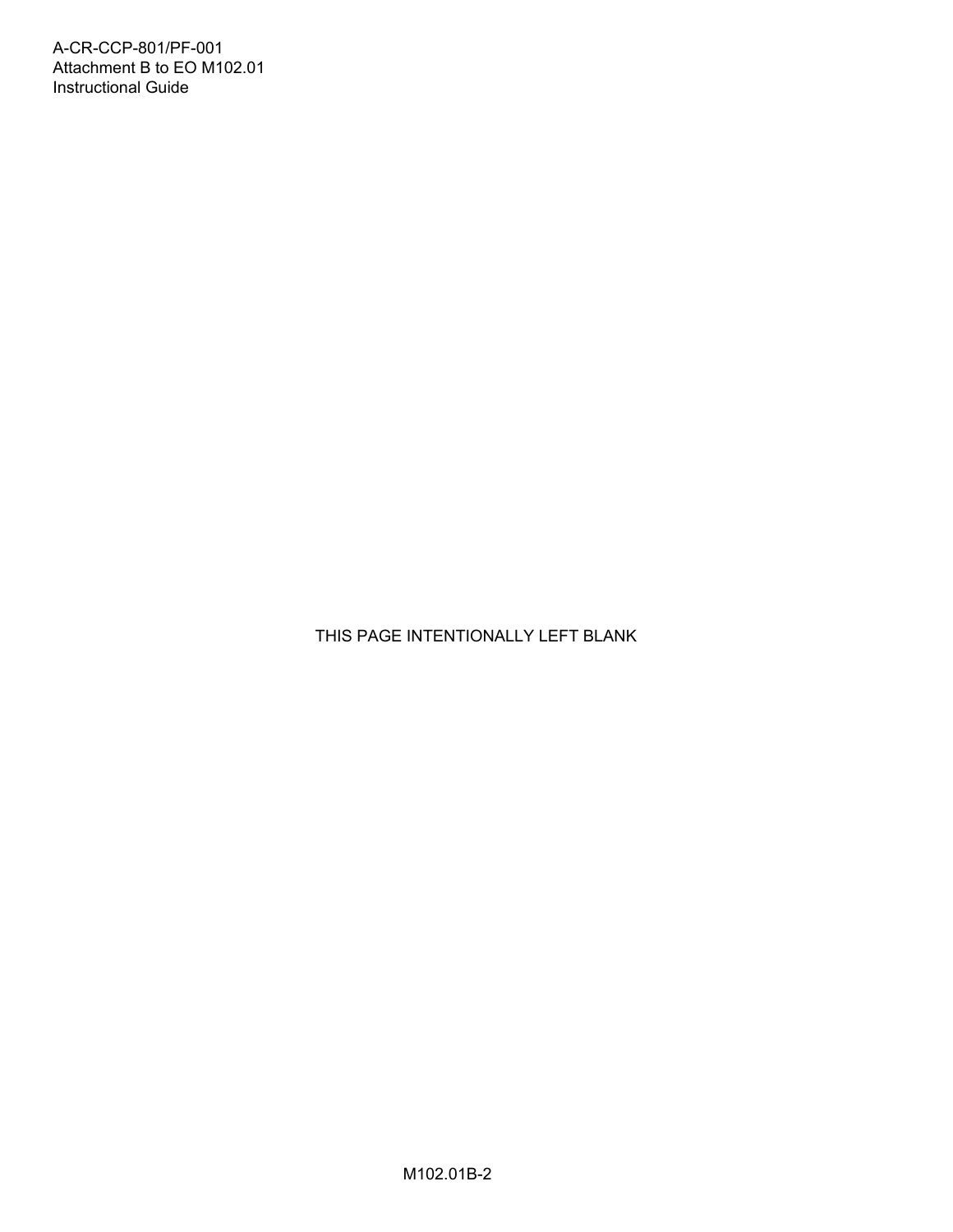# Gathering Information About a Community Need

What does your community need? Use the questions in the following four categories as guides for finding out more about a community need. Form small groups, with each group focusing on one category and gathering information in a different way.

Finding out about the contract of the contract of the contract of the contract of the contract of the contract of the contract of the contract of the contract of the contract of the contract of the contract of the contract

# **MEDIA**

What media (newspapers, TV stations, radio, etc.) in your community might have helpful information? List ways you can work with different media to learn about this need in your community.

# **INTERVIEWS**

Think of a person who is knowledgeable about this topic in your area-perhaps someone in a local organization or government office. Write four questions you would ask this person in an interview.

# An interview with the state of the state of the state of the state of the state of the state of the state of the state of the state of the state of the state of the state of the state of the state of the state of the state

Questions:

 $1<sub>1</sub>$ 

 $2.$ 

- $3.$
- $\mathbf{4}$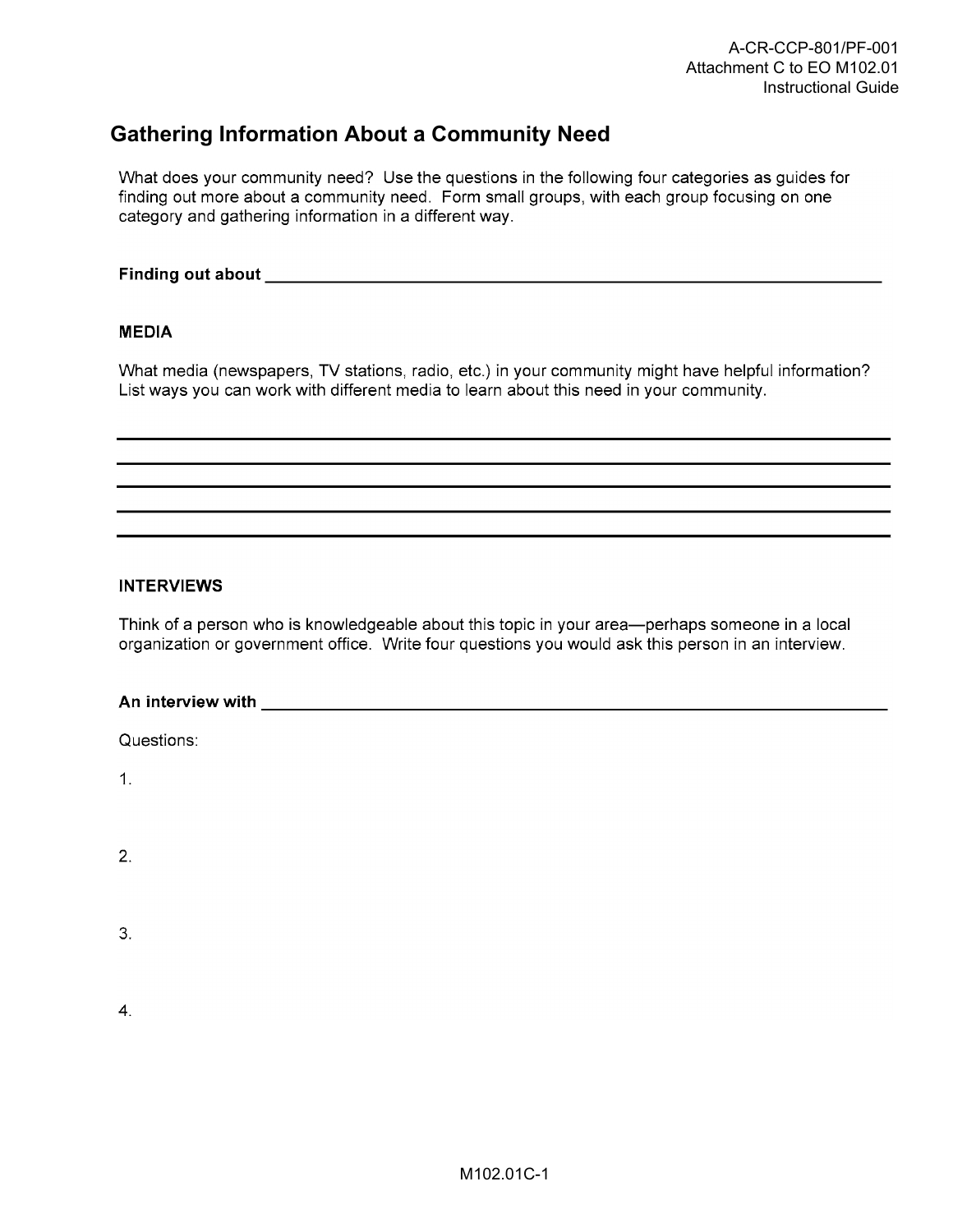A-CR-CCP-801/PF-001 Attachment C to EO M102.01 Instructional Guide

# **SURVEY**

A survey can help you find out what people know or think about a topic and get ideas for helping. Who could you survey—cadets, family members, neighbours? How many surveys would you want completed? Write three survey questions.

Who to survey:  $\blacksquare$  How many surveys:

# Questions for the survey:

1.

2.

3.

# OBSERVATION AND EXPERIENCE

How can you gather information through your own observation and experience? Where would you go? What would you do there? How would you keep track of what you find out?



Next Step: Share your ideas. Make a plan for gathering information using one or more of the four categories. Compile the information you learn, analyze the underlying problem, and begin the preparation and planning stage.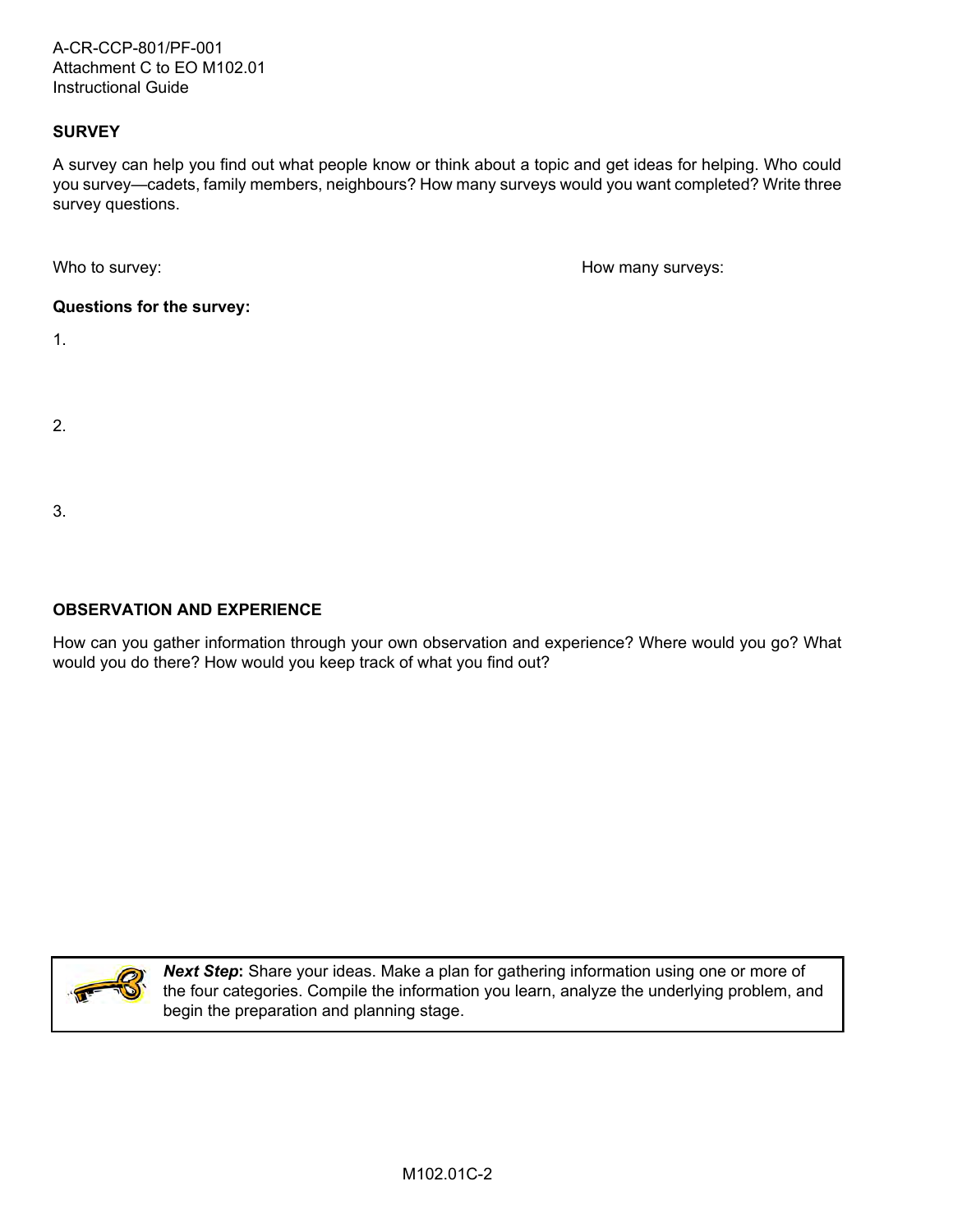# Preparation and Planning

The community need we will address:

# Step 1: Identify what you know.

- What is the cause?  $\bullet$
- Who is helping?  $\bullet$
- What are some ways we can help?

# Step 2: Find out more.

What do we need to know about this community need and who is helping?

How can we find out?

# Step 3: Plan for action.

To help our community, we will:

To make this happen, we will take on these responsibilities:

| Who | will do what | by when | <b>Resources needed</b> |
|-----|--------------|---------|-------------------------|
|     |              |         |                         |
|     |              |         |                         |
|     |              |         |                         |
|     |              |         |                         |
|     |              |         |                         |
|     |              |         |                         |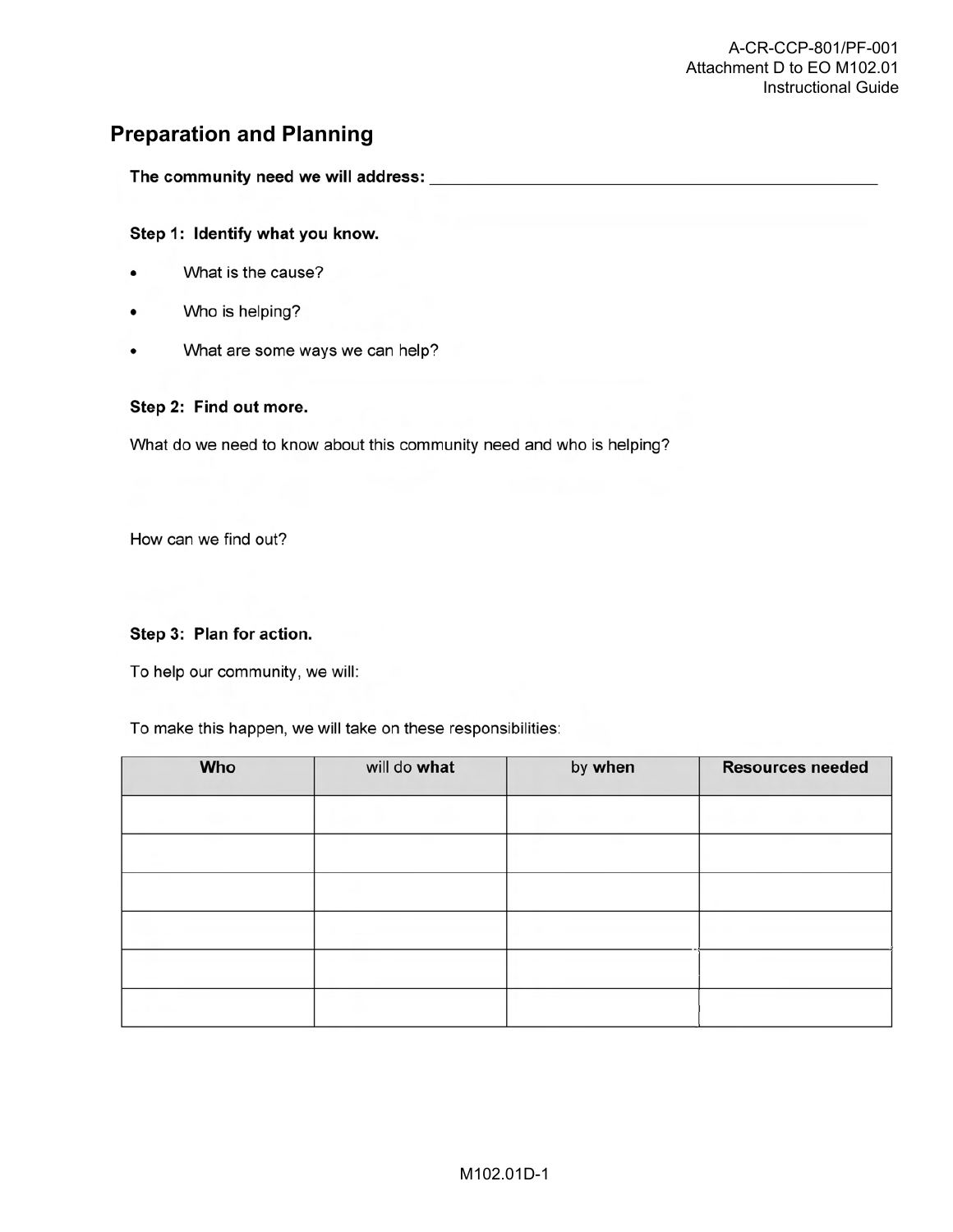A-CR-CCP-801/PF-001 Attachment D to EO M102.01 Instructional Guide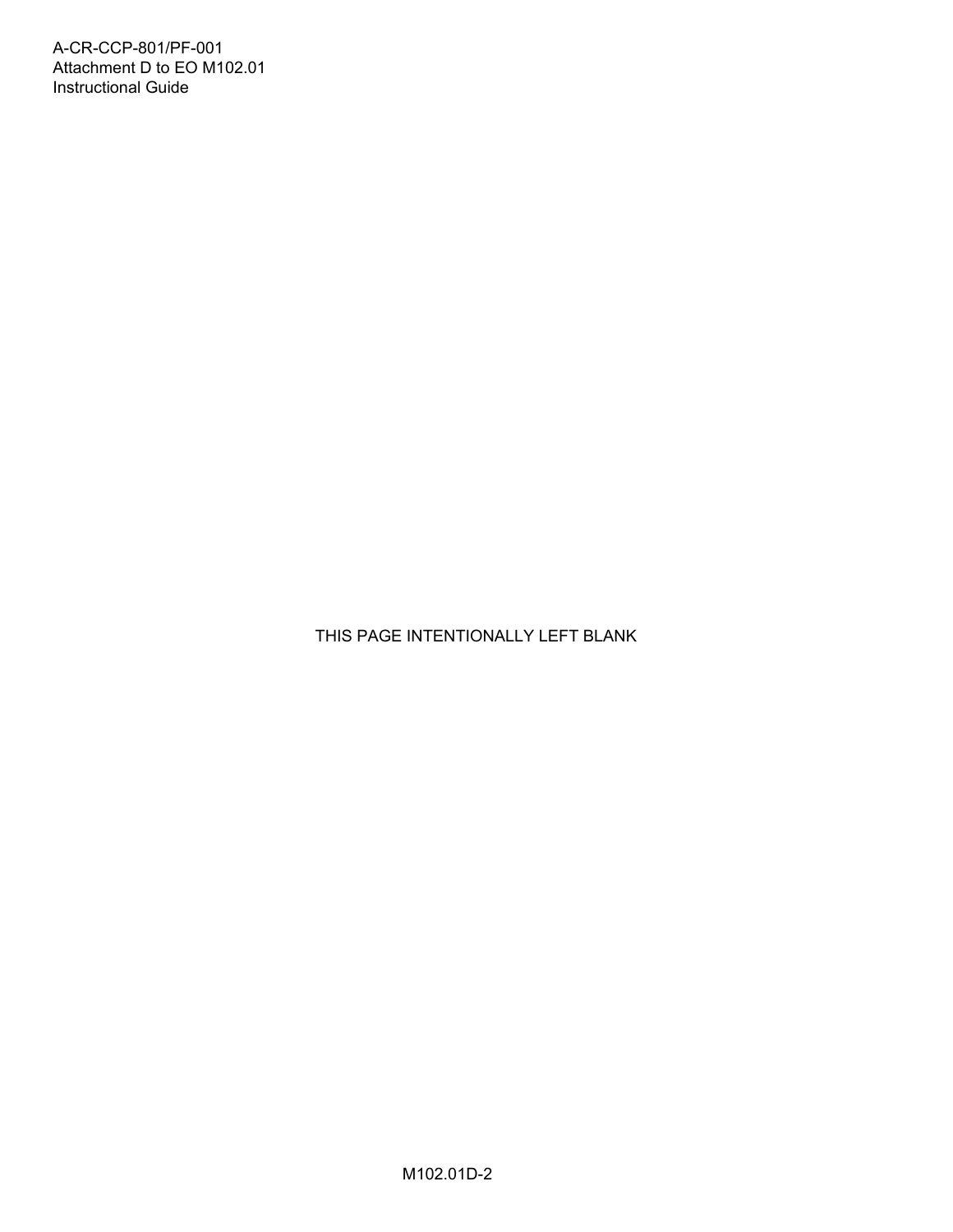# Community Service Proposal

| Need-Why this plan is needed:                                                    |  |                                                                                                                                                                                                                                      |  |  |  |  |
|----------------------------------------------------------------------------------|--|--------------------------------------------------------------------------------------------------------------------------------------------------------------------------------------------------------------------------------------|--|--|--|--|
|                                                                                  |  |                                                                                                                                                                                                                                      |  |  |  |  |
|                                                                                  |  |                                                                                                                                                                                                                                      |  |  |  |  |
| Purpose-How this plan will help:                                                 |  |                                                                                                                                                                                                                                      |  |  |  |  |
|                                                                                  |  |                                                                                                                                                                                                                                      |  |  |  |  |
|                                                                                  |  |                                                                                                                                                                                                                                      |  |  |  |  |
| Participation-Who will help and what they will do:                               |  |                                                                                                                                                                                                                                      |  |  |  |  |
|                                                                                  |  |                                                                                                                                                                                                                                      |  |  |  |  |
|                                                                                  |  |                                                                                                                                                                                                                                      |  |  |  |  |
|                                                                                  |  | Other adults: <u>example and the set of the set of the set of the set of the set of the set of the set of the set of the set of the set of the set of the set of the set of the set of the set of the set of the set of the set </u> |  |  |  |  |
|                                                                                  |  |                                                                                                                                                                                                                                      |  |  |  |  |
| Outcomes-What we expect to happen as a result of our work:                       |  |                                                                                                                                                                                                                                      |  |  |  |  |
|                                                                                  |  |                                                                                                                                                                                                                                      |  |  |  |  |
|                                                                                  |  |                                                                                                                                                                                                                                      |  |  |  |  |
| How we will check outcomes—What evidence we will collect and how we will use it: |  |                                                                                                                                                                                                                                      |  |  |  |  |
|                                                                                  |  |                                                                                                                                                                                                                                      |  |  |  |  |
|                                                                                  |  |                                                                                                                                                                                                                                      |  |  |  |  |

Resources-What we need to get the job done, such as supplies (itemize on back):

Signatures: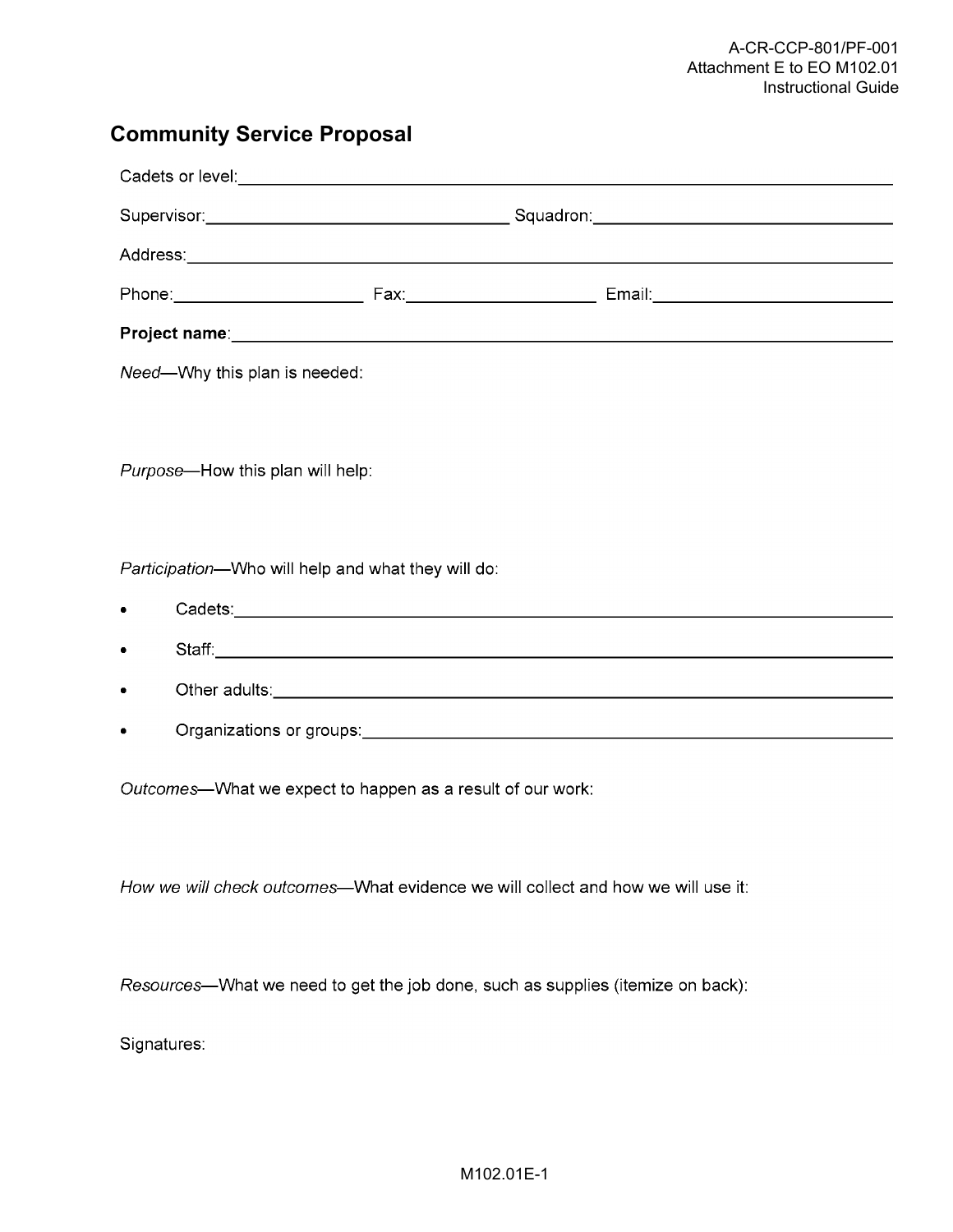A-CR-CCP-801/PF-001 Attachment E to EO M102.01 Instructional Guide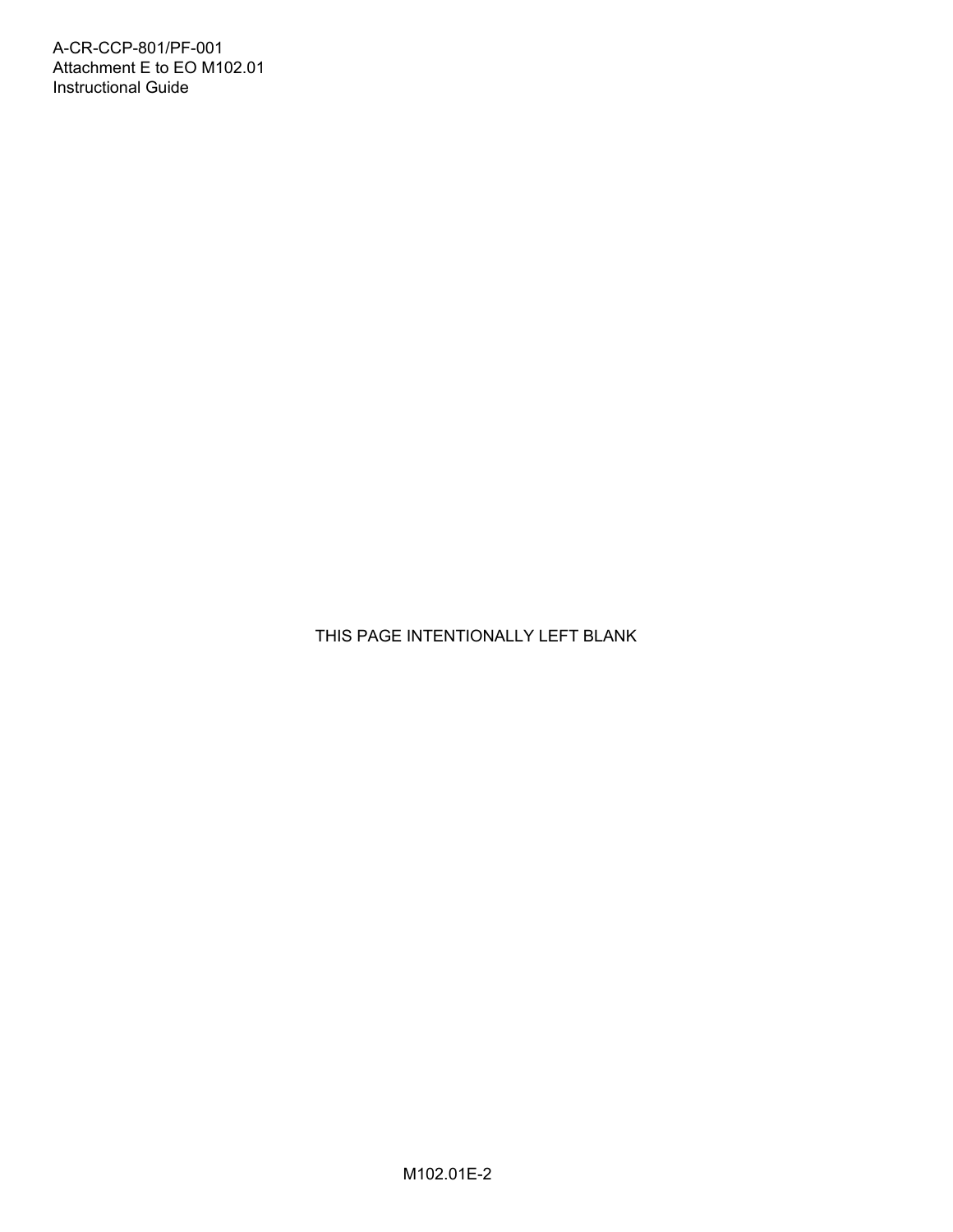<u> 1989 - Johann Barbara, martxa alemaniar a</u>

# Progress Monitoring

What progress monitoring methods will you use?

 $\Box$  Observation

 $\Box$  Data Collection

 $\Box$  Interviews

 $\Box$  Surveys

Other Methods: 

 $\overline{\overline{\Pi}}$ 

Date: **Date** Step One: What is the need?

Date: **Date:** Step Two: What noticeable changes have been made?

Date: **Date** Step Three: What other changes have taken place?

Date: Step Four: Describe evidence of your progress.

Date: Date: Step Five: Provide a summary of your findings.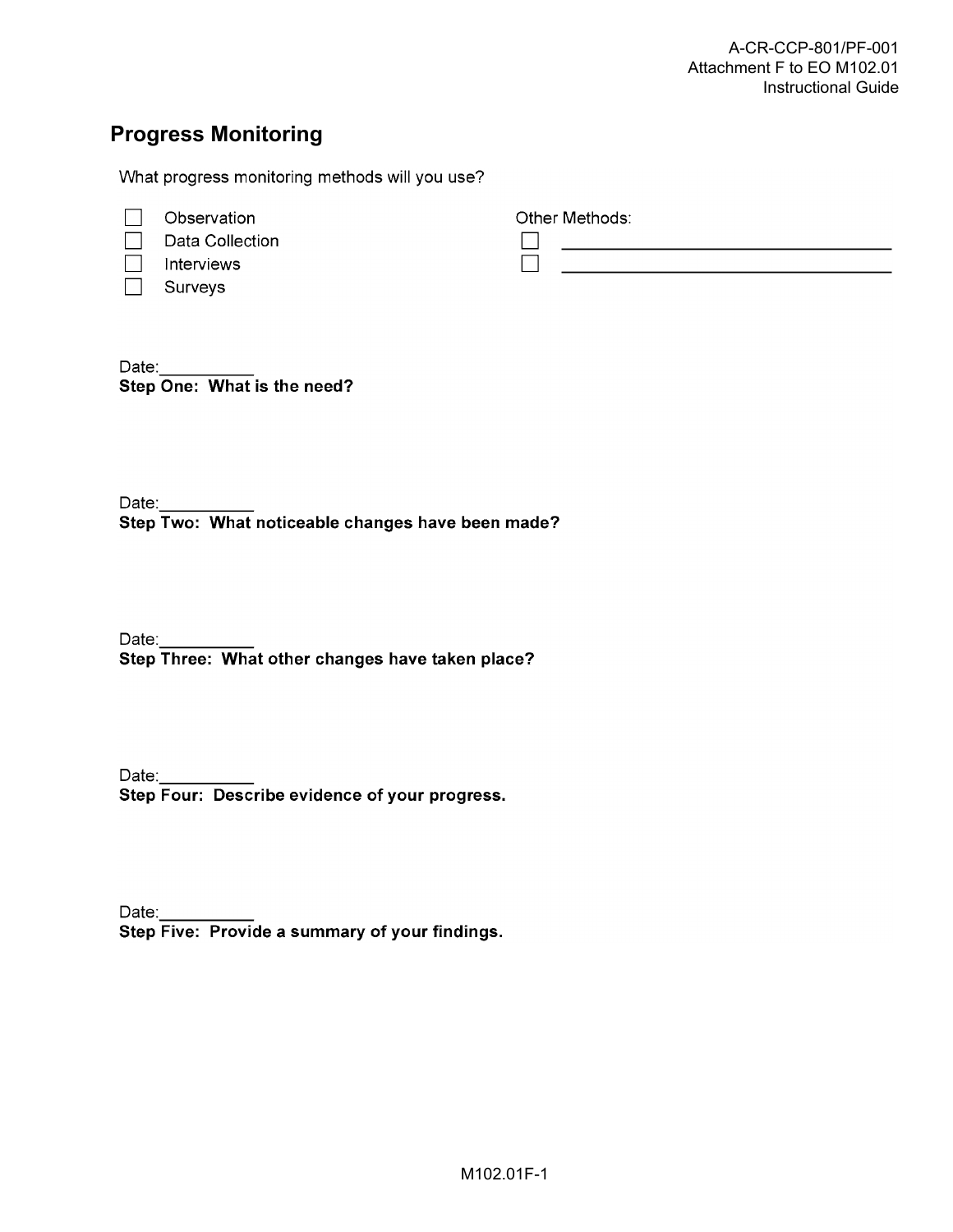A-CR-CCP-801/PF-001 Attachment F to EO M102.01 Instructional Guide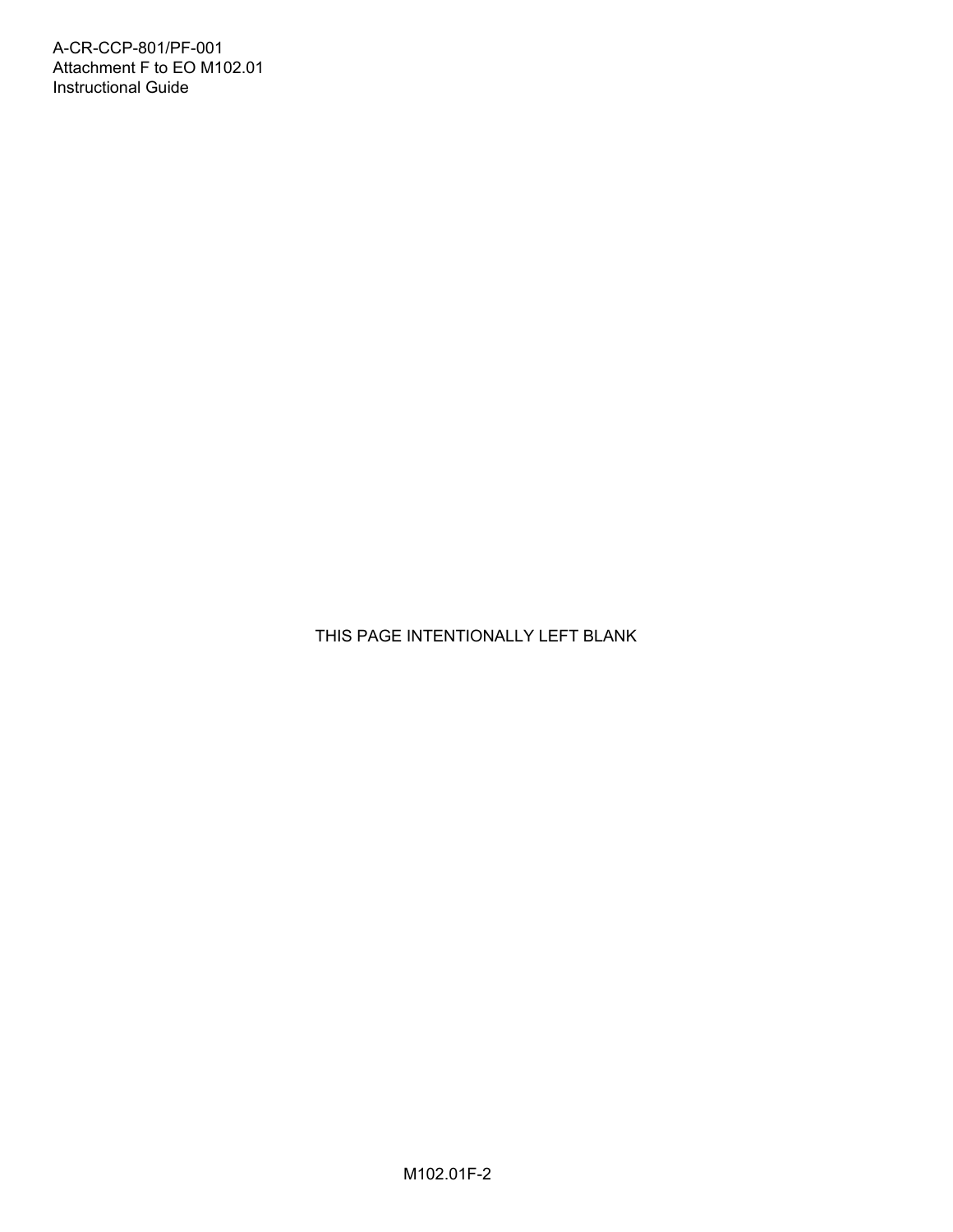| <b>What happened?</b> | How do I feel?    |
|-----------------------|-------------------|
|                       |                   |
|                       |                   |
| Ideas?                | <b>Questions?</b> |
|                       |                   |
|                       |                   |
|                       |                   |

# Four Square Reflection Tool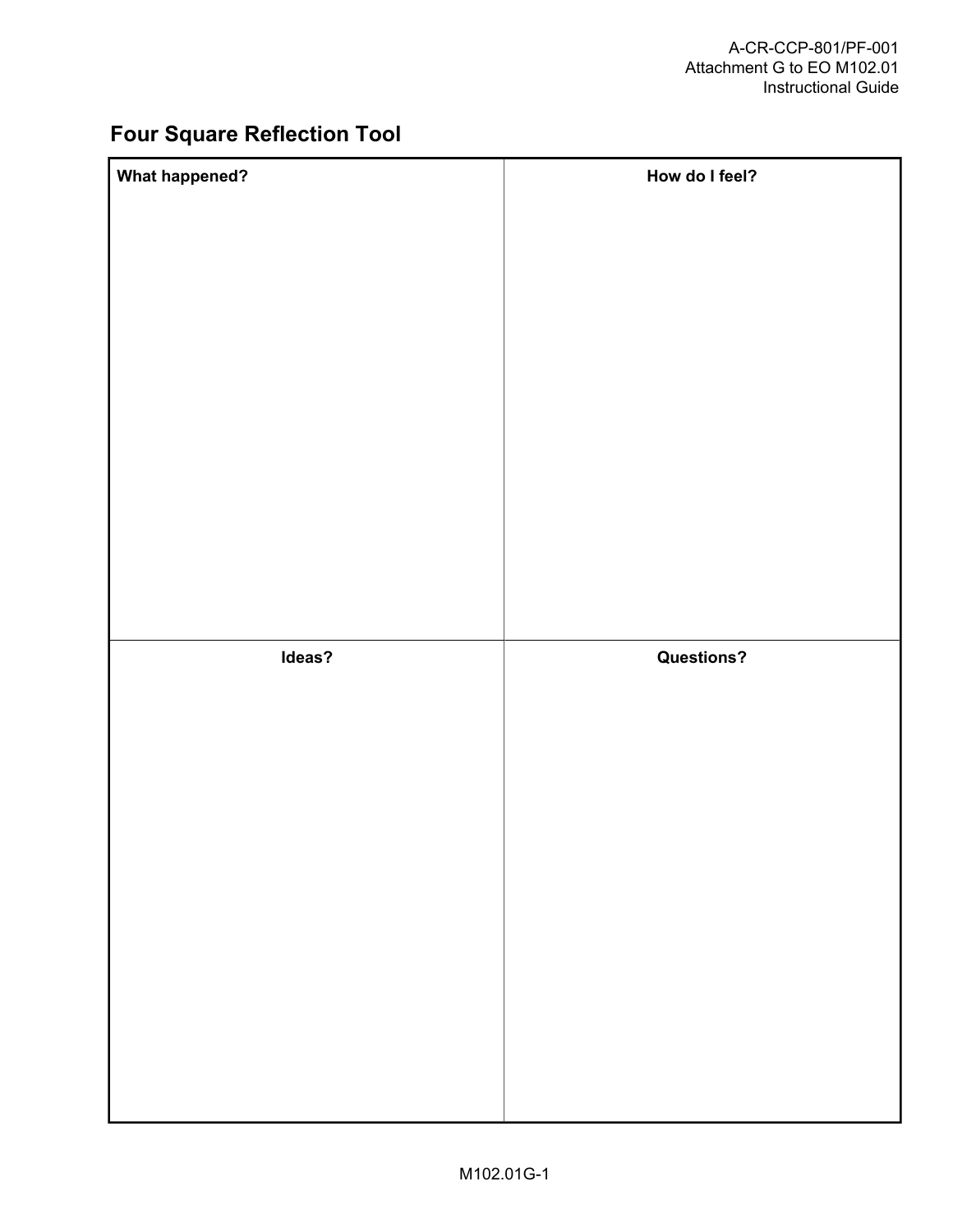A-CR-CCP-801/PF-001 Attachment G to EO M102.01 Instructional Guide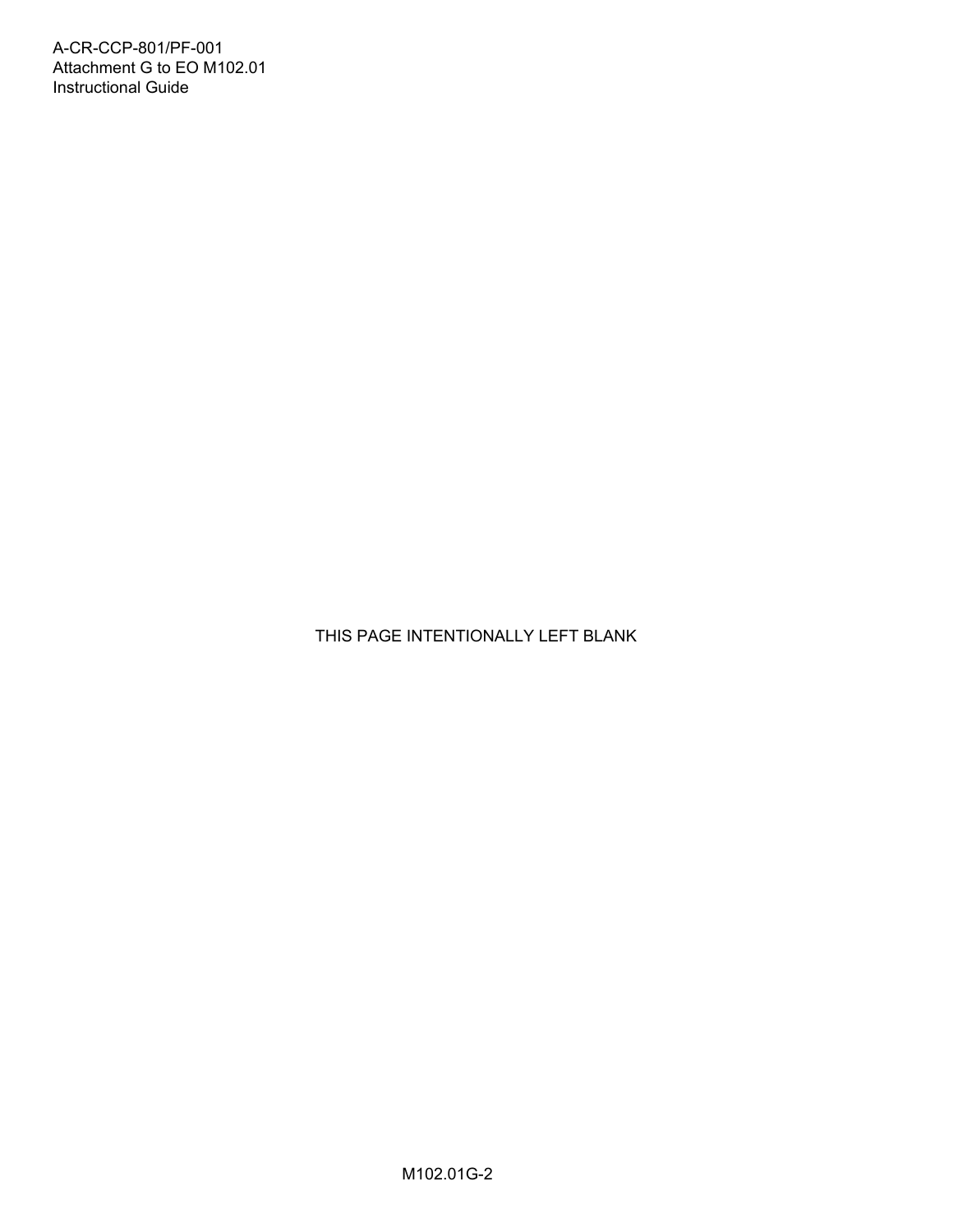# Once You Know It, Show It!

You've put your plan into action and seen the results. Now it's time for demonstration—the stage where you show others what you've learned about the topic, how you learned it, and what you've contributed to the community. This demonstration of your service learning can take any form you like: letter, article, video, pamphlet, artistic display, performance, or PowerPoint presentation.

To help you make the most of your demonstration, answer these questions:

Who is your audience?

What do you most want to tell about what you've learned?

Are there any community partners who you might like to participate in the demonstration?

What form of demonstration would you like to use?

On a separate sheet of paper, writer your plan for demonstration.



Share your ideas for demonstration with the others you're working with. How can you best use each person's talents and skills as part of your demonstration?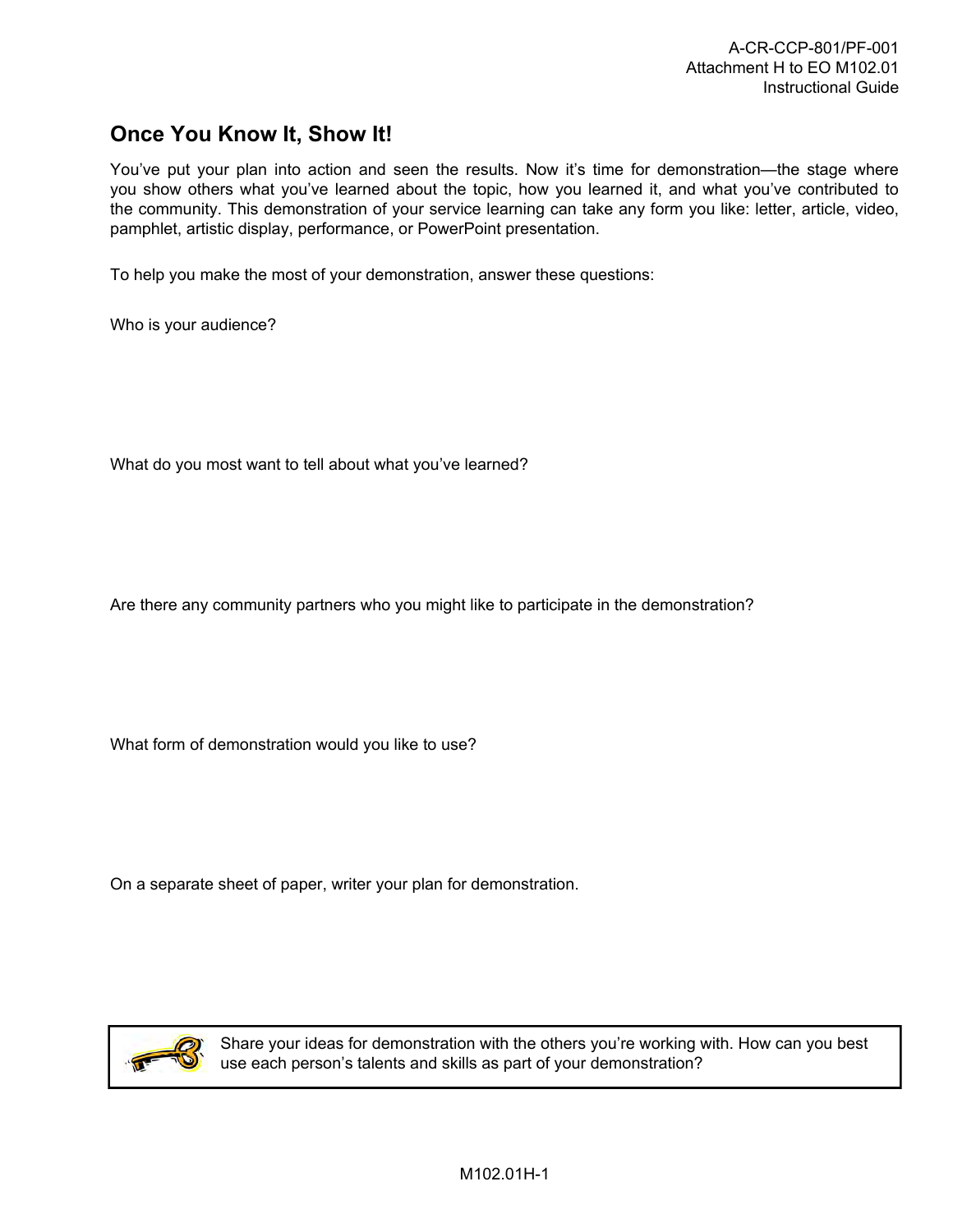A-CR-CCP-801/PF-001 Attachment H to EO M102.01 Instructional Guide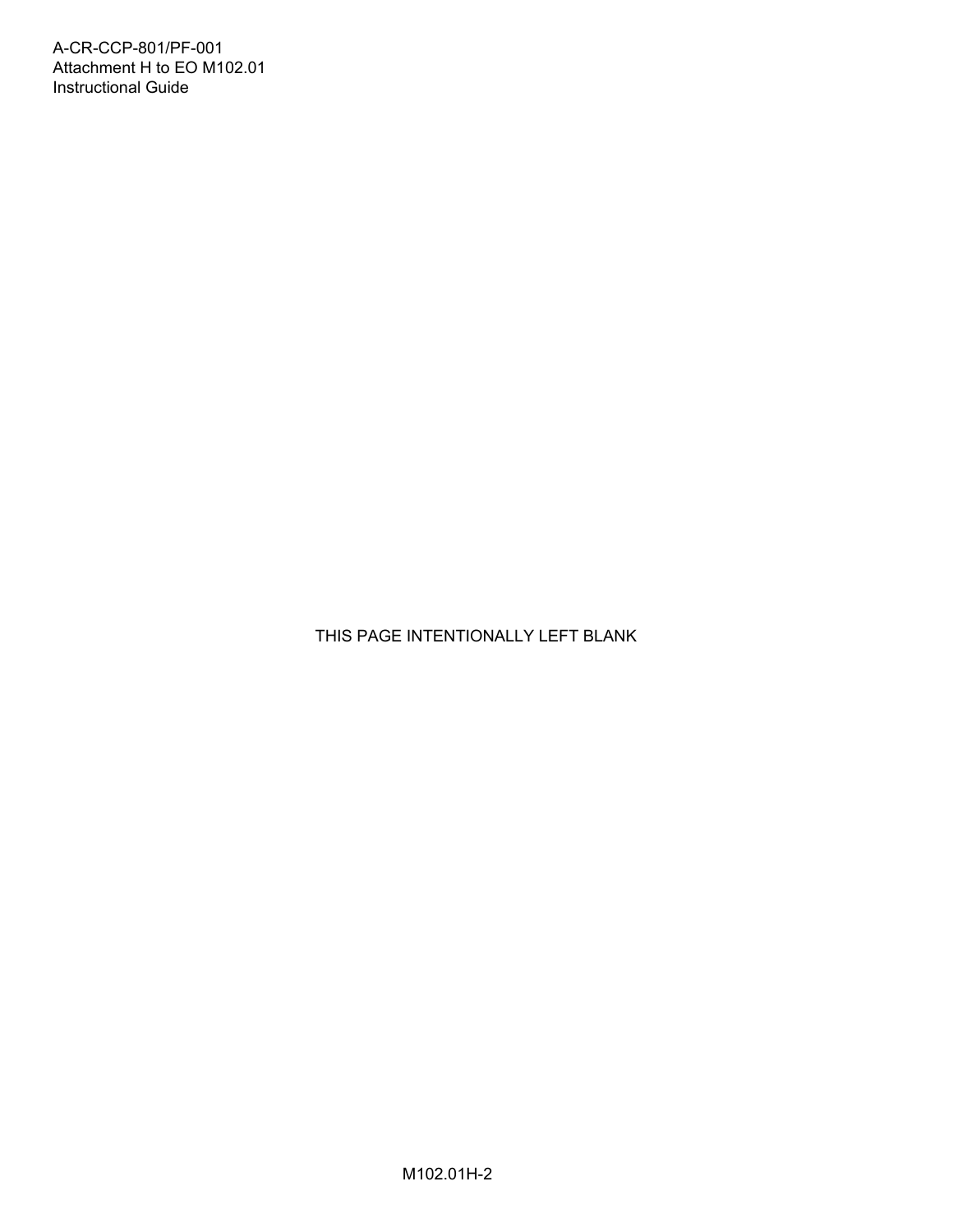# A-CR-CCP-801/PF-001 Attachment I to EO M102.01 Instructional Guide

# Community Service Checklist

|                                 | Complete personal inventory                                  |  |
|---------------------------------|--------------------------------------------------------------|--|
|                                 | Identify a community need to address                         |  |
| Inventory and Investigation     | Investigate the underlying problem                           |  |
|                                 | Identify potential community partners                        |  |
| <b>Preparation and Planning</b> | Collaborate with community partners                          |  |
|                                 | Define the goal of the community service                     |  |
|                                 | Describe anticipated results                                 |  |
|                                 | Identify how to measure the effects of the community service |  |
|                                 | Identify how progress will be monitored                      |  |
|                                 | Define roles and responsibilities of all involved            |  |
|                                 | Create a timeline for all tasks                              |  |
|                                 | Identify required resources                                  |  |
|                                 | Create a budget if required                                  |  |
| Action                          | Monitor progress                                             |  |
|                                 | Describe what happened                                       |  |
|                                 | Examine the difference made                                  |  |
|                                 | Discuss thoughts and feelings                                |  |
| Reflection                      | Consider activity improvements                               |  |
|                                 | Generate ideas and identify questions                        |  |
|                                 | Receive feedback                                             |  |
|                                 | Identify an audience                                         |  |
| Demonstration                   | Identify a time and place to do the demonstration            |  |
|                                 | Create a demonstration                                       |  |
|                                 | Execute the demonstration                                    |  |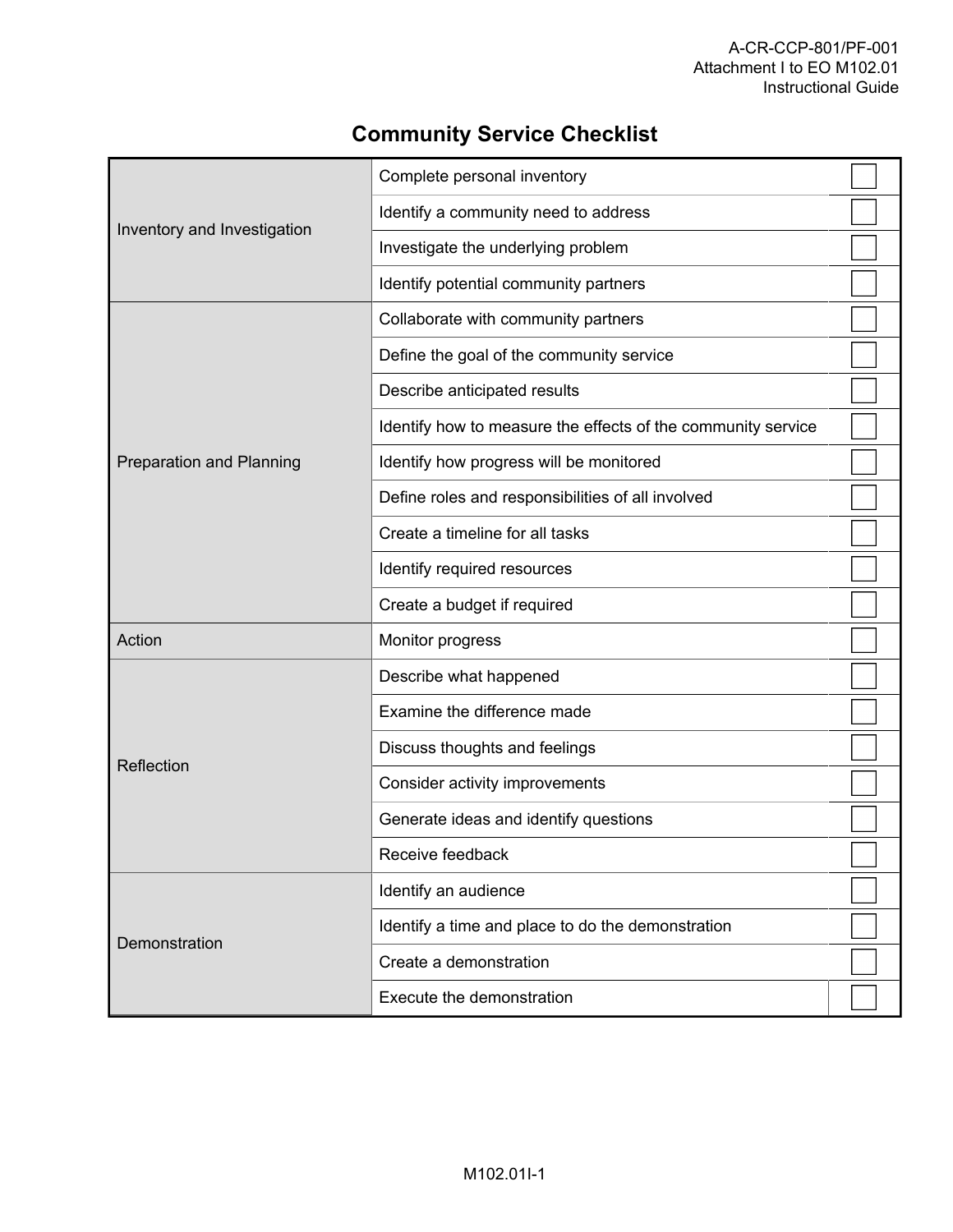A-CR-CCP-801/PF-001 Attachment I to EO M102.01 Instructional Guide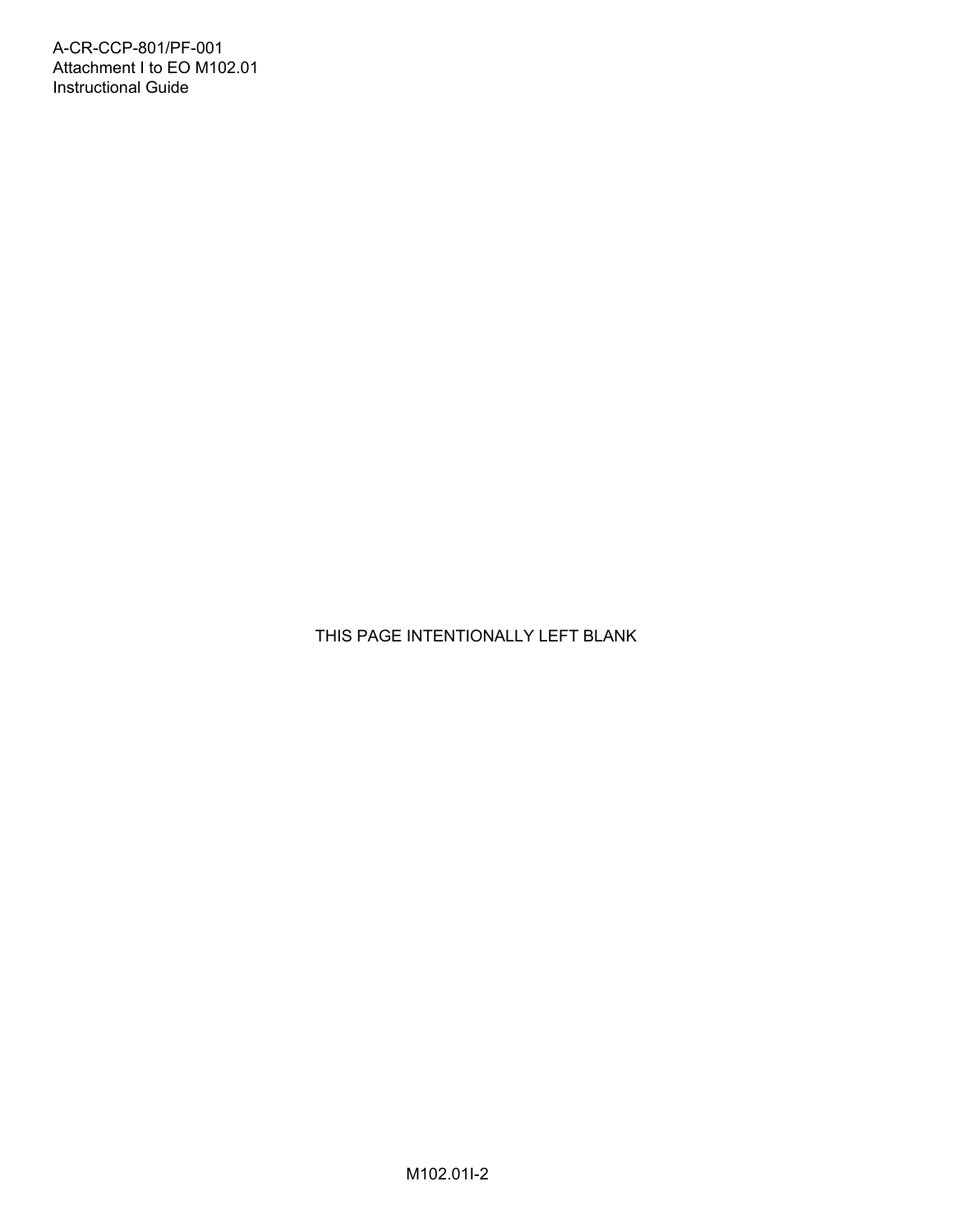# Examples of Community Service

Community Garden. Through a survey of local residents, cadets identify the need for a community garden. The personal inventory reveals a couple of cadets with gardening experience and several more cadets who know people with gardening experience. They contact the municipality to get the required permissions to use an empty lot. Cadets do research into community gardens and form partnerships with those community members interested in having plots in the garden. Cadets plan and build the infrastructure for the community garden, including the creation of plots. They demonstrate their project by giving a joint presentation with their community partners at a municipal council meeting.

Disabled Program. Through the personal inventory one cadet reveals the volunteer work they do for a local disabled program and indicates a need for more volunteers. They talk about some of the things volunteers do for the program, such as organizing activities and entertainment. The cadets express interest in helping out and arrange a visit to become familiar with the program and to meet the participants, staff, and other volunteers. After their visit the cadets brainstorm some activities they can do with the program participants. After planning and executing an evening of fun activities, the cadets reflect on the impact made. Although they are proud of the impact they made for that evening, one cadet points out that the disabled program will still have a shortage of regular volunteers into the future. Cadets then decide to take their community service project one step further by creating an advertising campaign to attract more volunteers to the program.

Food Drive. Cadets decide to get involved with the local food drive. They contact the Food Bank, do a tour of the facility, learn about the food needs of the local community, and spend two hours organizing and sorting nonperishable food items. Cadets help the Food Bank promote the upcoming food drive by creating posters and speaking with local media. Cadets create a sign-up list for parent volunteers to drive, divide themselves into teams of three, and assign each team a geographic area to cover during the food drive. The cadets demonstrate their project by creating an article that they distribute to the local newspaper.

Remembrance Day and Poppy Campaign. Cadets are approached by the Royal Canadian Legion to participate in the annual Poppy Campaign and Remembrance Day ceremony. Cadets research the Royal Canadian Legion and learn about some of the initiatives it leads using the moneys raised during the Poppy Campaign, such as the creation and care of memorials. Cadets also learn the history of the poppy and how it came to be a symbol of remembrance, and invite a veteran to speak about what remembrance means to them. Cadets identify several other ways they can thank and support veterans. They create a demonstration for their Annual Ceremonial Review to make others aware of how they can get involved.

Emergency Health Services. A cadet living in a rural area loses his father to a heart attack. A factor in his father's death was the time it takes for medical assistance to reach his community. Cadets decide to address this problem. After brainstorming, researching, and communicating with local government and medical services, cadets come up with two ways to improve medical assistance in the community. First, they all agree to take first aid training and arrange for a first aid provider to come to the community to deliver that training. Second, they use GPS to create detailed maps of the local community for use by the ambulance services, leading to reduced response times. Some cadets reveal during the reflection activity that they see a potential future career in health services. The cadets demonstrate their accomplishments by doing a first aid display at a CO's Parade.

Recycling Program. Cadets identify the need for a recycling program in their community. Through their research they discover that a recycling program has not been set up in the community because the nearest recycling plant is so far as to make transportation costs prohibitive. The personal inventory indicates several of the cadets have ties to local businesses. Cadets have some discussions with local business owners and realize that the truck that regularly re-stocks the grocery store is empty when it leaves the community. Cadets contact the trucking company and arrange to have the recyclables shipped out regularly. After successfully solving this piece of the puzzle, the cadets enthusiastically go about planning, promoting, and implementing the community's recycling program. To demonstrate the project they give a presentation at a municipal council meeting.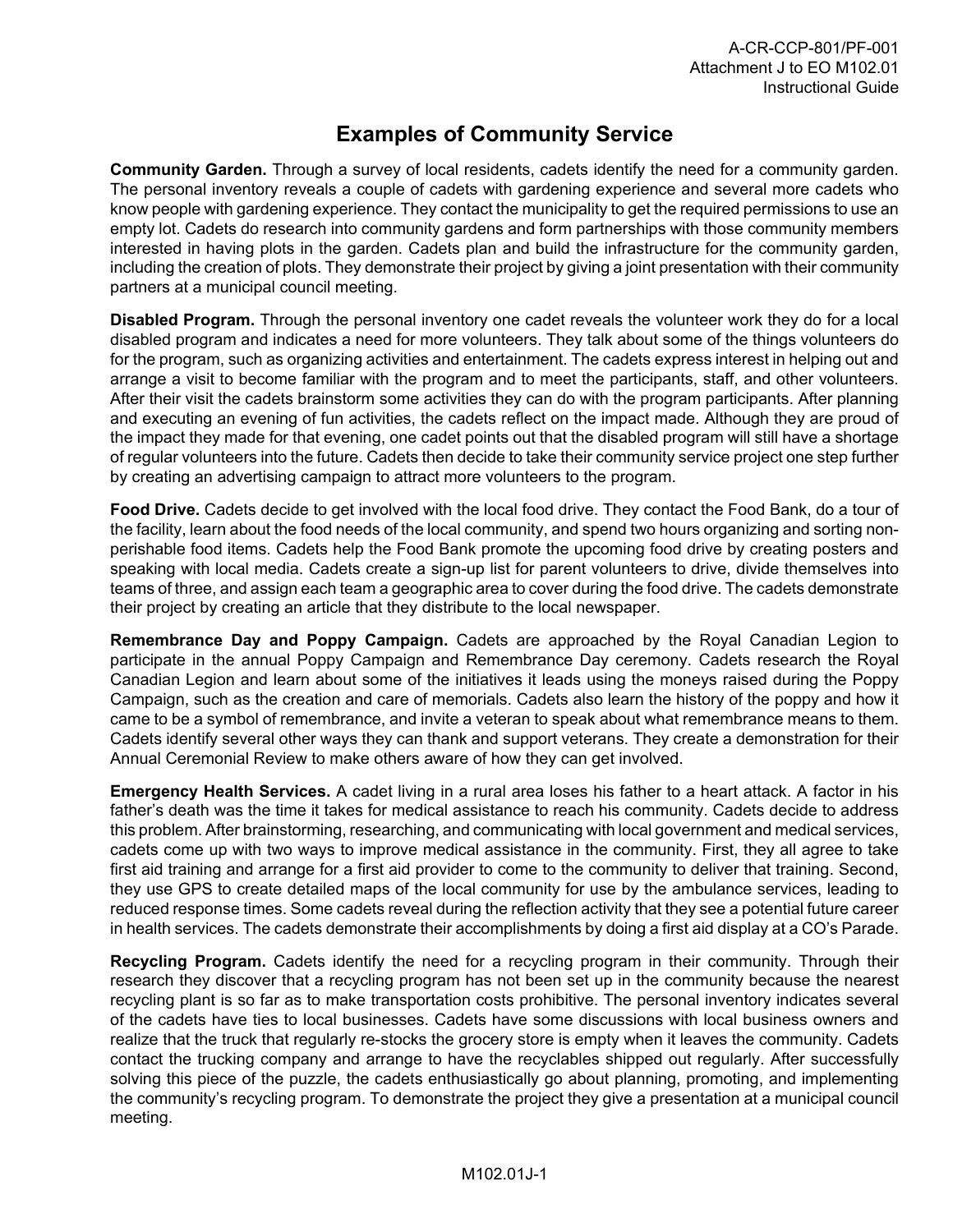A-CR-CCP-801/PF-001 Attachment J to EO M102.01 Instructional Guide

Election. Through their personal inventory, cadets discover a common interest in the upcoming election so they decide to get in touch with election organizers to find out how they can help. The cadets investigate the electoral process and volunteer to register voters and work the polls on election day. During reflection, the cadets discuss what it means to them to be citizens of a democratic country. This leads to discussions about refugees fleeing from countries where they are in danger and oppressed. They decide their next community service activity will be to learn about the stories of local refugees and to host a Citizenship Ceremony.

Animal Humane Society. Upon reviewing their personal inventory, cadets recognize many of them share an interest in the welfare of animals, so they plan a trip to the local animal humane society. After discussing the need to care for pets responsibly, cadets create a brochure called "Taking Care of Your Pet". The brochure is distributed by the humane society and, after making contacts with administration at several local schools, by the cadets who attend these schools. During the reflection activity, some cadets decide to volunteer to walk the dogs as part of their personal community service. The cadets demonstrate their project by creating a display consisting of photos of each cadet either with their pet or with an animal at the humane society. The display is posted at the humane society.